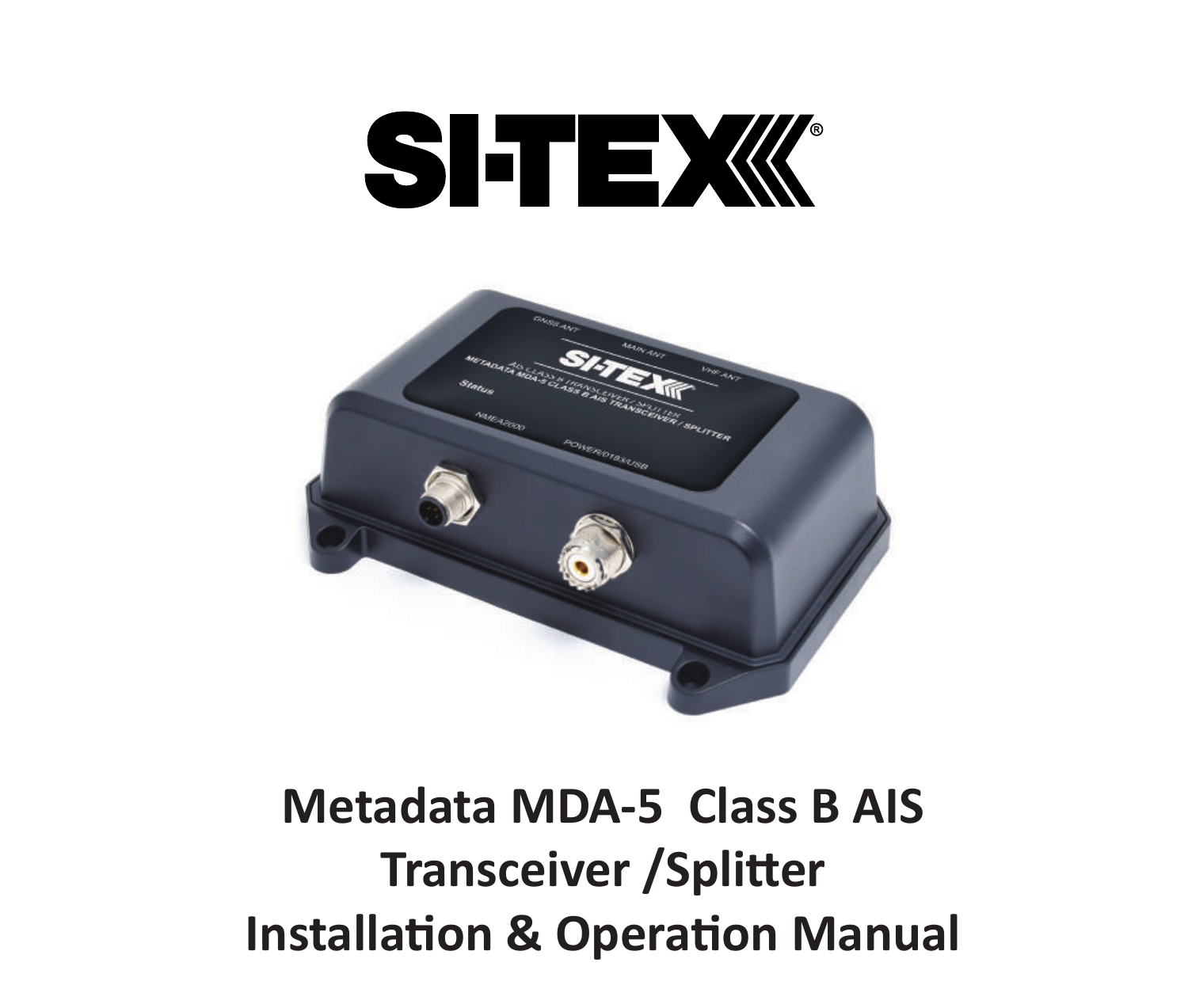## Thank you for buying this AIS Class B transceiver.

This product has been engineered to offer you the highest level of performance and durability and we hope that it will provide many years of reliable service. We constantly strive to achieve the highest possible quality standards, should you encounter any problems with this product, please contact your dealer who will be pleased to offer whatever assistance you require.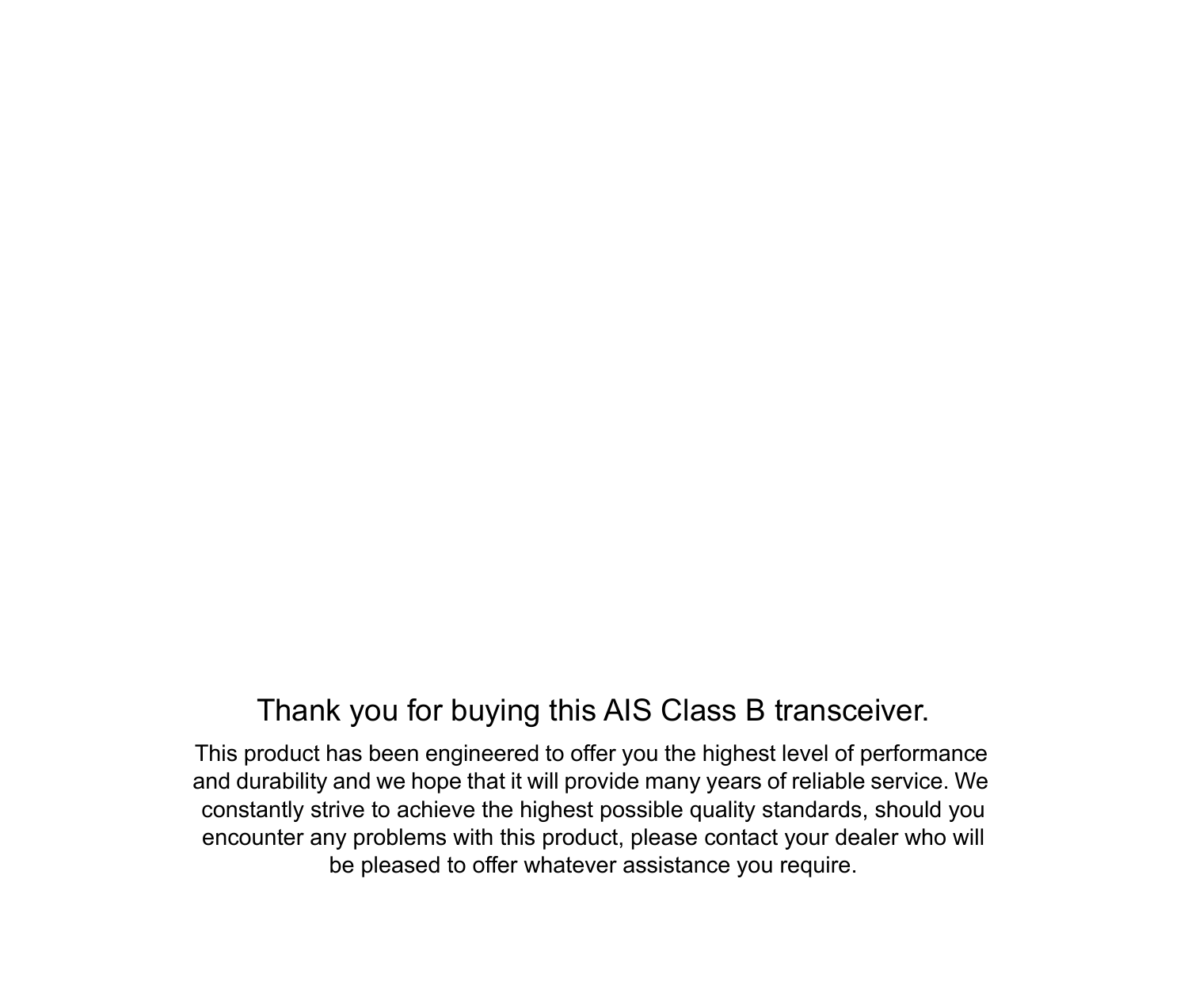## **Table of contents Table of figures**

| 2 - About your AIS class B transceiver  4                     |  |
|---------------------------------------------------------------|--|
|                                                               |  |
|                                                               |  |
| 2.3 - Important information for US customers  5               |  |
|                                                               |  |
|                                                               |  |
|                                                               |  |
|                                                               |  |
|                                                               |  |
| 4.1 - Switching on your AIS transceiver for the first time 27 |  |
|                                                               |  |
|                                                               |  |
|                                                               |  |
|                                                               |  |
|                                                               |  |
|                                                               |  |
|                                                               |  |
| 5.3 - Using proAIS2 with your AIS transceiver  29             |  |
|                                                               |  |
|                                                               |  |
|                                                               |  |

| Figure 3 Electrical connections to the AIS transceiver  10 |  |
|------------------------------------------------------------|--|
| Figure 4 Typical installation configuration  11            |  |
|                                                            |  |
|                                                            |  |
|                                                            |  |
|                                                            |  |
|                                                            |  |
|                                                            |  |
|                                                            |  |
|                                                            |  |
|                                                            |  |
|                                                            |  |
|                                                            |  |
| Figure 16 Indicator location on the AIS transceiver unit30 |  |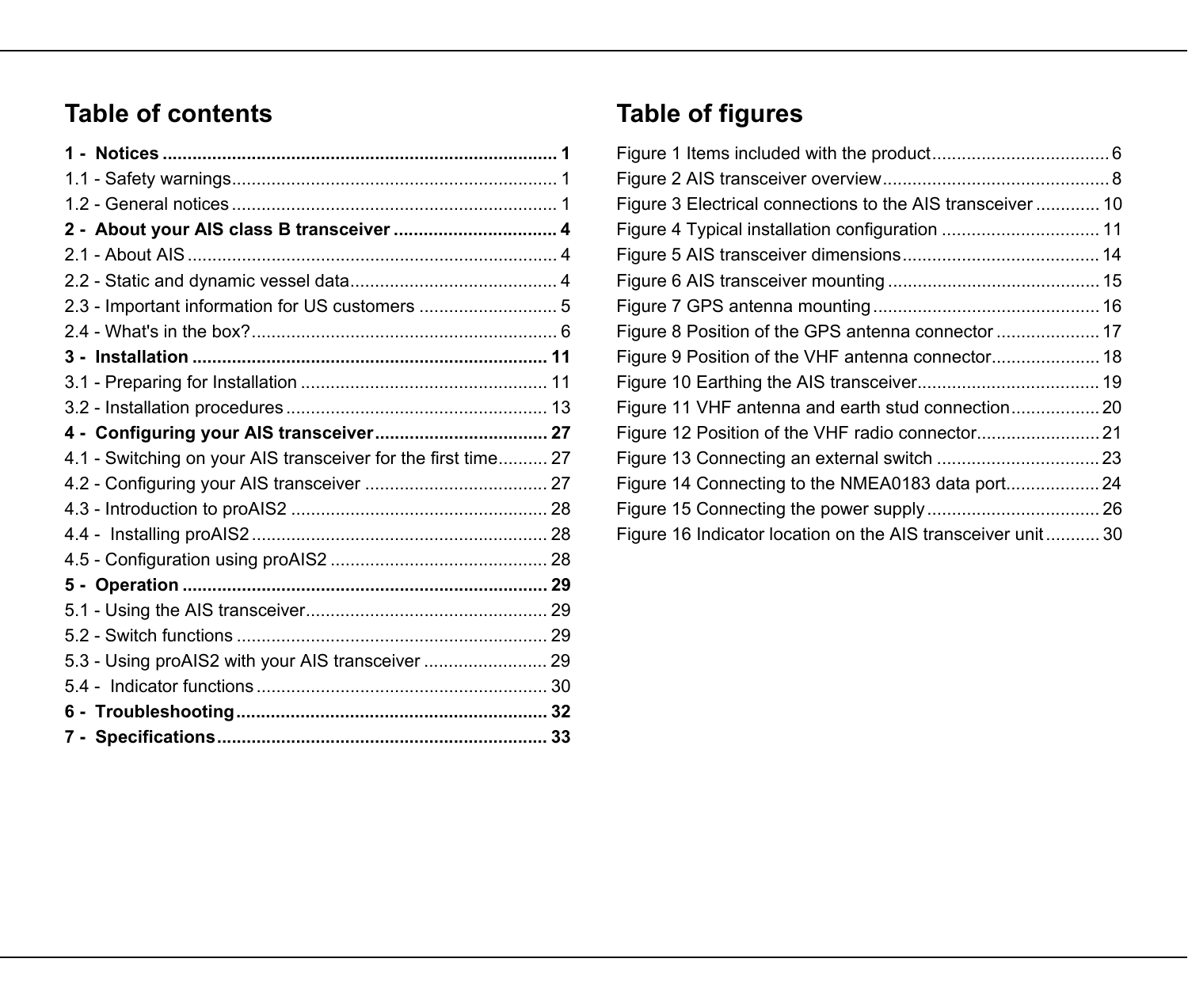#### <span id="page-3-0"></span>**1 Notices**

**When reading this manual please pay attention to warnings marked with the warning triangle shown on the left. These are important messages for safety, installation and usage of the product. !**

#### <span id="page-3-1"></span>**1.1 Safety warnings**



**This equipment must be installed in accordance with the instructions provided in this manual. !**



**This AIS transceiver is an aid to navigation and must not be relied upon to provide accurate navigation information. AIS is not a replacement for vigilant human lookouts and other navigation aids such as RADAR. The performance of the transceiver may be seriously impaired if not installed as instructed in the user manual, or due to other factors such as weather and or nearby transmitting devices. Compatibility with other systems may vary and is reliant on the third party systems recognising the standard outputs from the transceiver. The manufacturer reserves the right to update and change these specifications at any time and without notice.** 



**Do not install this equipment in a flammable atmosphere such as in an engine room or near to fuel tanks. !**

#### <span id="page-3-2"></span>**1.2 General notices**

#### **Position source**

All marine Automatic Identification System (AIS) transceivers utilise a satellite based location system such as the Global Positioning Satellite (GPS) network.

The accuracy of a GPS position fix is variable and is affected by factors such as the antenna positioning, how many satellites are used to determine a position and how long satellite information has been received for.

#### **Compass safe distance**

The compass safe distance of this unit is 0.2m or greater for 0.3° deviation.

#### **RF emissions notice**

Caution: The AIS transceiver generates and radiates radio frequency electromagnetic energy. This equipment must be installed and operated according to the instructions contained in this manual. Failure to do so can result in personal injury and / or AIS transceiver malfunction.

Caution: Never operate the AIS transceiver unless it is connected to a VHF antenna.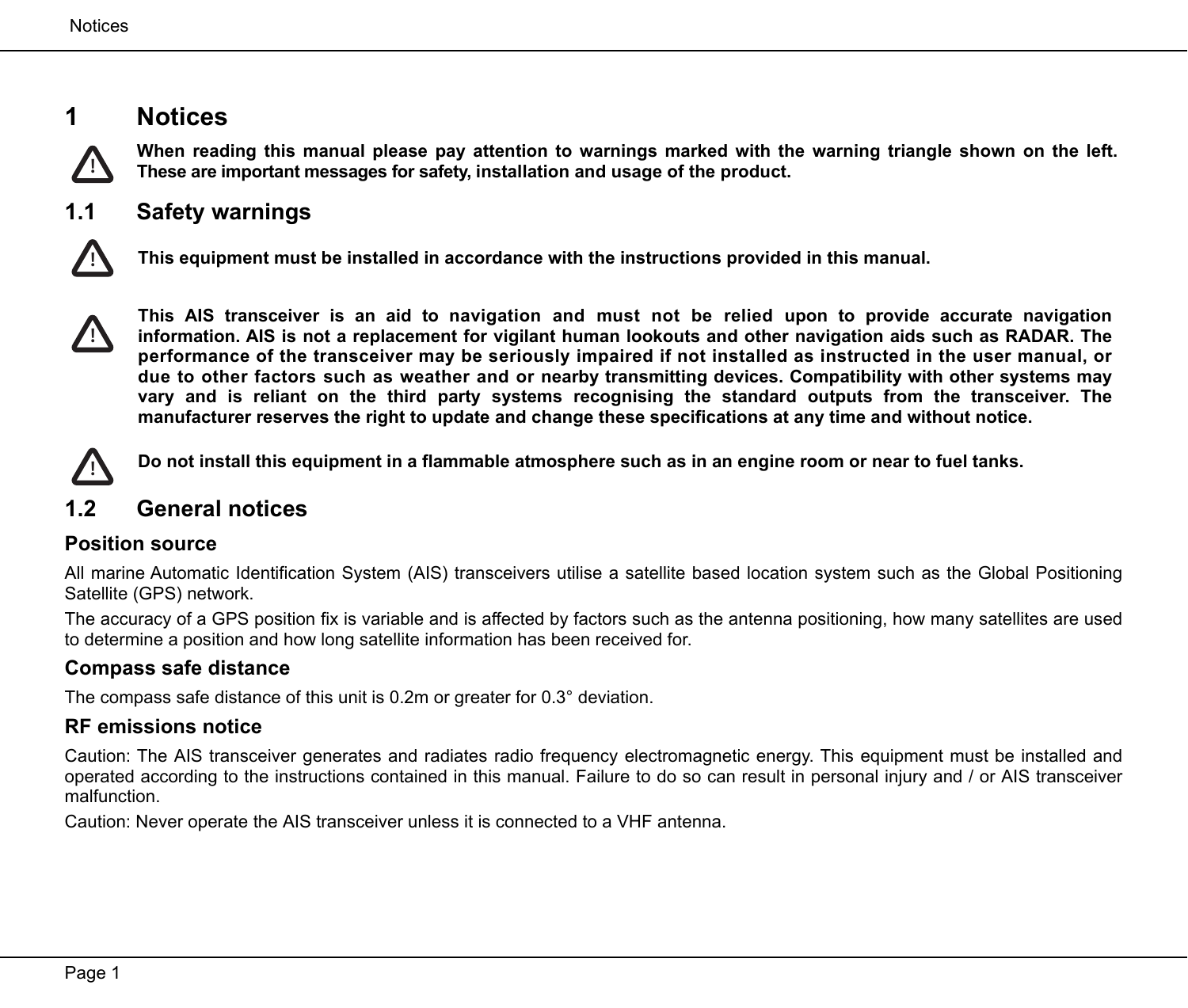To maximise performance and minimise human exposure to radio frequency electromagnetic energy you must make sure that the antenna is mounted at least 1.5 metres away from the AIS transceiver and is connected to the AIS transceiver before power is applied. The system has a Maximum Permissible Exposure (MPE) radius of 1.5m. This has been determined assuming the maximum power of the AIS transceiver and using antennas with a maximum gain of 3dBi.The antenna should be mounted 3.5m above the deck in order to meet RF exposure requirements. Higher gain antennas will require a greater MPE radius. Do not operate the unit when anyone is within the MPE radius of the antenna (unless they are shielded from the antenna field by a grounded metallic barrier). The antenna should not be co-located or operated in conjunction with any other transmitting antenna. The required antenna impedance is 50 Ohms.

#### **Warranty**

This product is supplied with standard warranty as defined in the accompanying warranty information.



**! Any attempt to tamper with or damage this product will invalidate the warranty.** 

#### **Disposal of this product and packaging**

Please dispose of the AIS transceiver in accordance with the European WEEE Directive or with the applicable local regulations for disposal of electrical equipment.

Every effort has been made to ensure the packaging for this product is recyclable. Please dispose of the packaging in an environmentally friendly manner.

#### **Accuracy of this manual**

The AIS transceiver may be upgraded from time to time and future versions of the AIS transceiver may therefore not correspond exactly with this manual. Information contained in this manual is liable to change without notice. The manufacturer of this product disclaims any liability for consequences arising from omissions or inaccuracies in this manual and any other documentation provided with this product.

#### **Radio Equipment Directive**

The manufacturer of this product declares that this product is in compliance with the essential requirements and other provisions of the Radio Equipment Directive 2014/53/EU and as such displays the CE mark. The RED declaration of conformity is provided as part of this documentation pack. The declaration of conformity is provided with the product document pack.

CE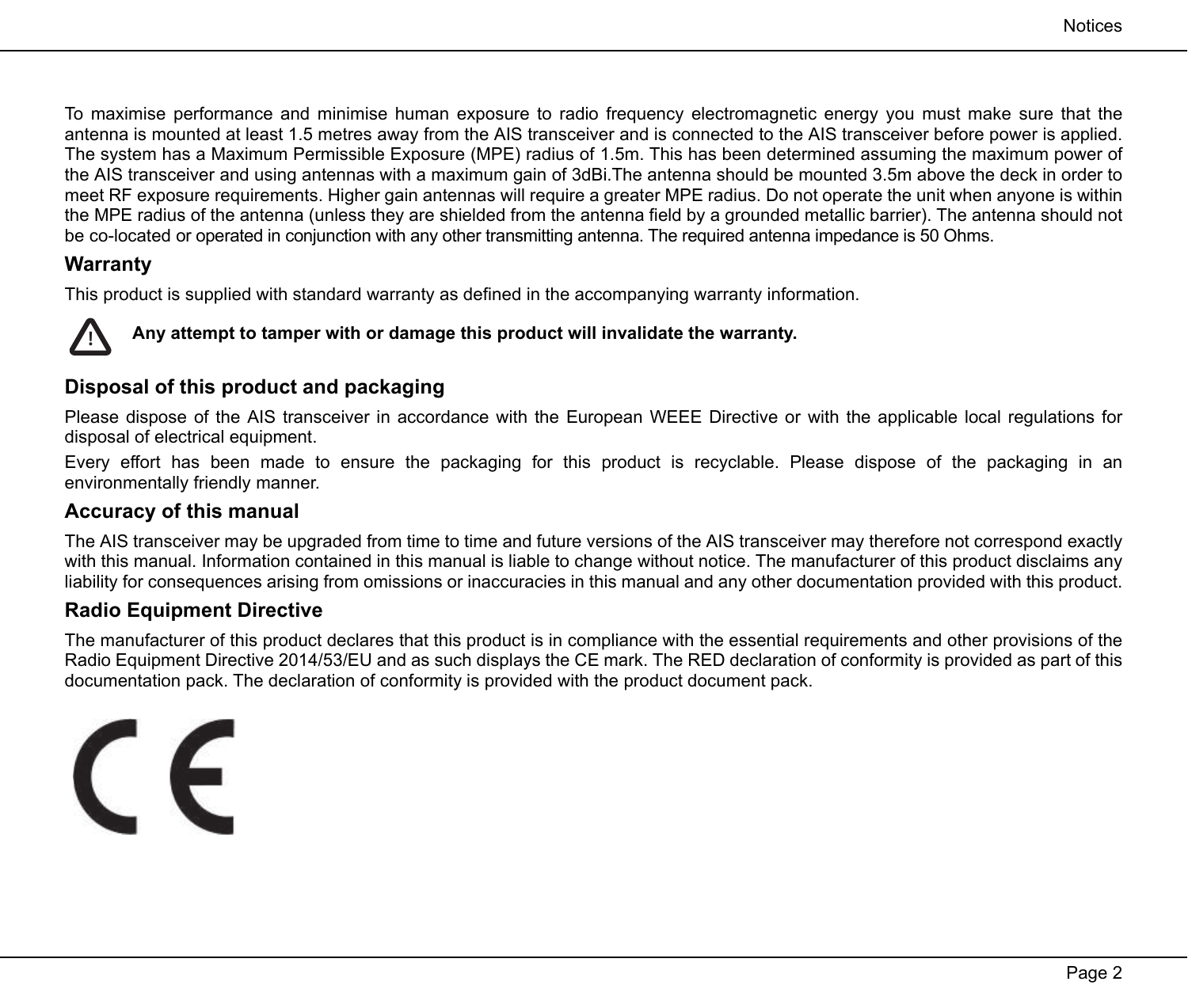#### **FCC notice**

This equipment has been tested and found to comply with the limits for a class B digital device, pursuant to part 15 of the FCC Rules. These limits are designed to provide reasonable protection against harmful interference in a residential installation. This equipment generates, uses and can radiate radio frequency energy and, if not installed and used in accordance with the instructions, may cause harmful interference to radio communications.

This device complies with part 15 of the FCC Rules. Operation is subject to the following two conditions: (1) This device may not cause harmful interference, and (2) this device must accept any interference received, including interference that may cause undesired operation.

Changes or modifications not expressly approved by the party responsible for compliance could void the user's authority to operate the equipment.



**WARNING: It is a violation of the rules of the Federal Communications Commission to input an MMSI that has not been properly assigned to the end user, or to otherwise input any inaccurate data in this device. !**

#### **Industry Canada notice**

This device complies with Industry Canada licence-exempt RSS standard(s). Operation is subject to the following two conditions:

- 1. This device may not cause interference, and
- 2. This device must accept any interference, including interference that may cause undesired operation of the device.

This Class B digital apparatus complies with Canadian ICES-003.

Le présent appareil est conforme aux CNR d'Industrie Canada applicables aux appareils radio exempts de licence. L'exploitation est autorisée aux deux conditions suivantes :

- 1. L'appareil ne doit pas produire de brouillage, et
- 2. L'utilisateur de l'appareil doit accepter tout brouillage radioélectrique subi, même si le brouillage est susceptible d'en compromettre le Fonctionnement.

Cet appareil numérique de la classe B est conforme à la norme NMB-003 du Canada.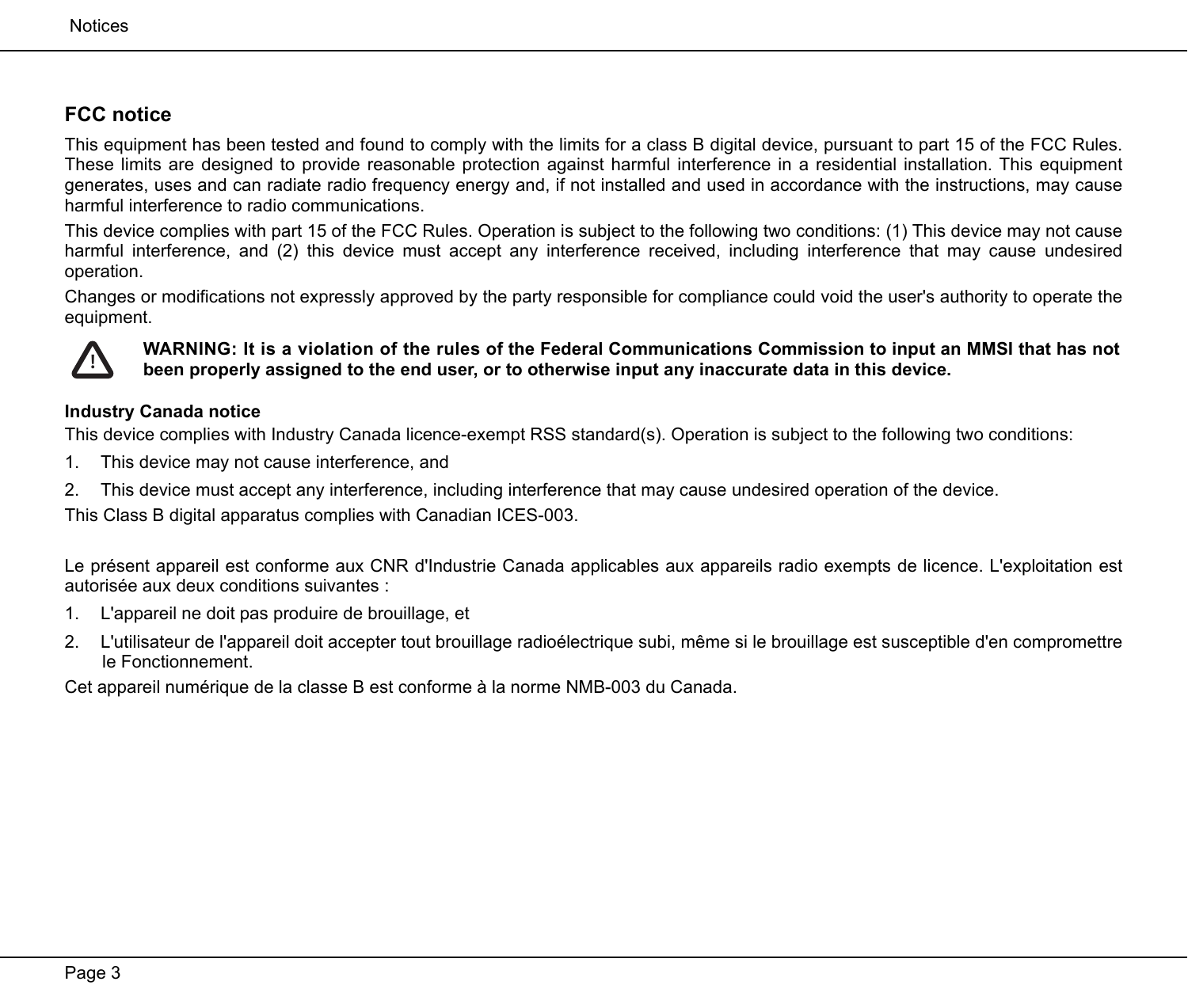## <span id="page-6-0"></span>**2 About your AIS class B transceiver**

## <span id="page-6-1"></span>**2.1 About AIS**

The marine Automatic Identification System (AIS) is a location and vessel information reporting system. It allows vessels equipped with AIS to automatically and dynamically share and regularly update their position, speed, course and other information such as vessel identity with similarly equipped vessels. Position is derived from the Global Navigation Satellite System (GNSS) and communication between vessels is by Very High Frequency (VHF) digital transmissions.

There are a number of types of AIS device as follows:

- **Class A transceivers.** These are similar to class B transceivers, but are designed to be fitted to large vessels such as cargo ships and large passenger vessels. Class A transceivers transmit at a higher VHF signal power than class B transceivers and therefore can be received by more distant vessels. They also transmit Class A transceivers are mandatory on all vessels over 300 gross tonnes on international voyages and certain types of passenger vessels under SOLAS regulations.
- **Class B transceivers.** Similar to class A transceivers in many ways, but are normally lower cost due to the less stringent performance requirements. Class B transceivers transmit at a lower power and at a lower reporting rate than class A transceivers.
- **AIS base stations.** AIS base stations are used by Vessel Traffic Systems to monitor and control the transmissions of AIS transceivers.
- **Aids to Navigation (AtoN) transceivers.** AtoN's are transceivers mounted on buoys or other hazards to shipping which transmit details of their location to the surrounding vessels.
- **AIS receivers.** AIS receivers will generally receive transmissions from class A transceivers, class B transceivers, AtoN's and AIS base stations but do not transmit any information about the vessel on which they are installed.

This product is an AIS Class B transceiver.

#### <span id="page-6-2"></span>**2.2 Static and dynamic vessel data**

There are two categories of information transmitted by an AIS transceiver: static and dynamic data.

The vessel's dynamic data, which includes location, speed over ground (SOG) and course over ground (COG), is calculated automatically using the internal GPS receiver.

Static data is information about the vessel which must be programmed into the AIS transceiver. This includes:

- Maritime Mobile Service Identity (MMSI)
- Vessel name
- Vessel call sign (if available)
- Vessel type
- Vessel dimensions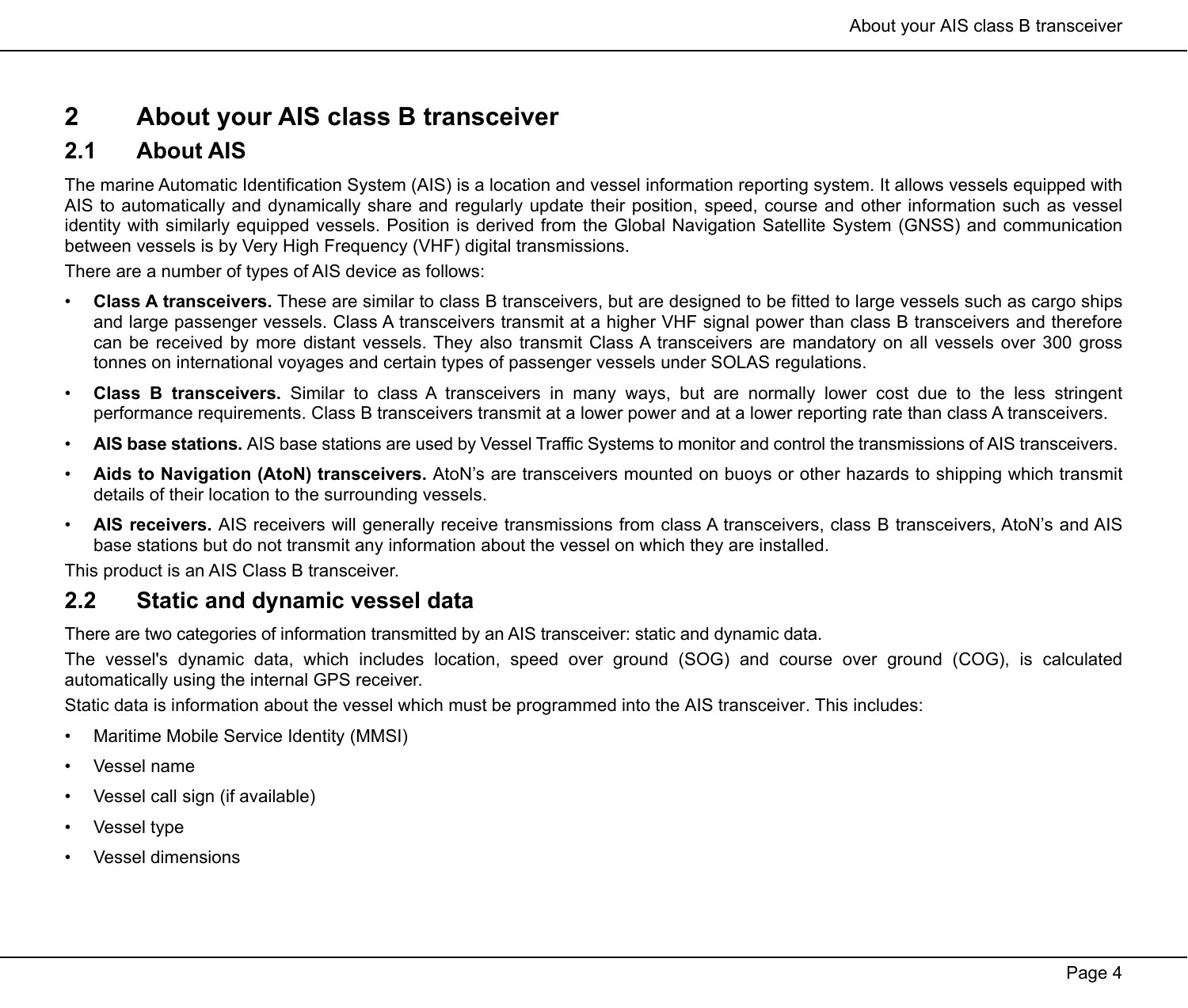In most countries the operation of an AIS transceiver is included under the vessel's marine VHF licence provisions. The vessel on to which the AIS unit is to be installed must therefore possess a current VHF radiotelephone licence which lists the AIS system, vessel Call Sign and MMSI number.



**An MMSI number is required in order for the AIS transceiver to operate. Please contact the relevant authority in your country for more information. !**

#### <span id="page-7-0"></span>**2.3 Important information for US customers**

There are specific laws in the USA regarding the configuration of AIS class B transceivers.

If you are a US resident and intend to use your AIS class B transceiver in US waters, you should make sure that your retailer has configured your product prior to supplying it to you. If your AIS transceiver has not been pre-configured please contact your dealer for details of how to have it configured.



**In the United States of America, the MMSI and static data must only be entered by a competent installer. The end user of the equipment is not authorised to enter their own vessel data. !**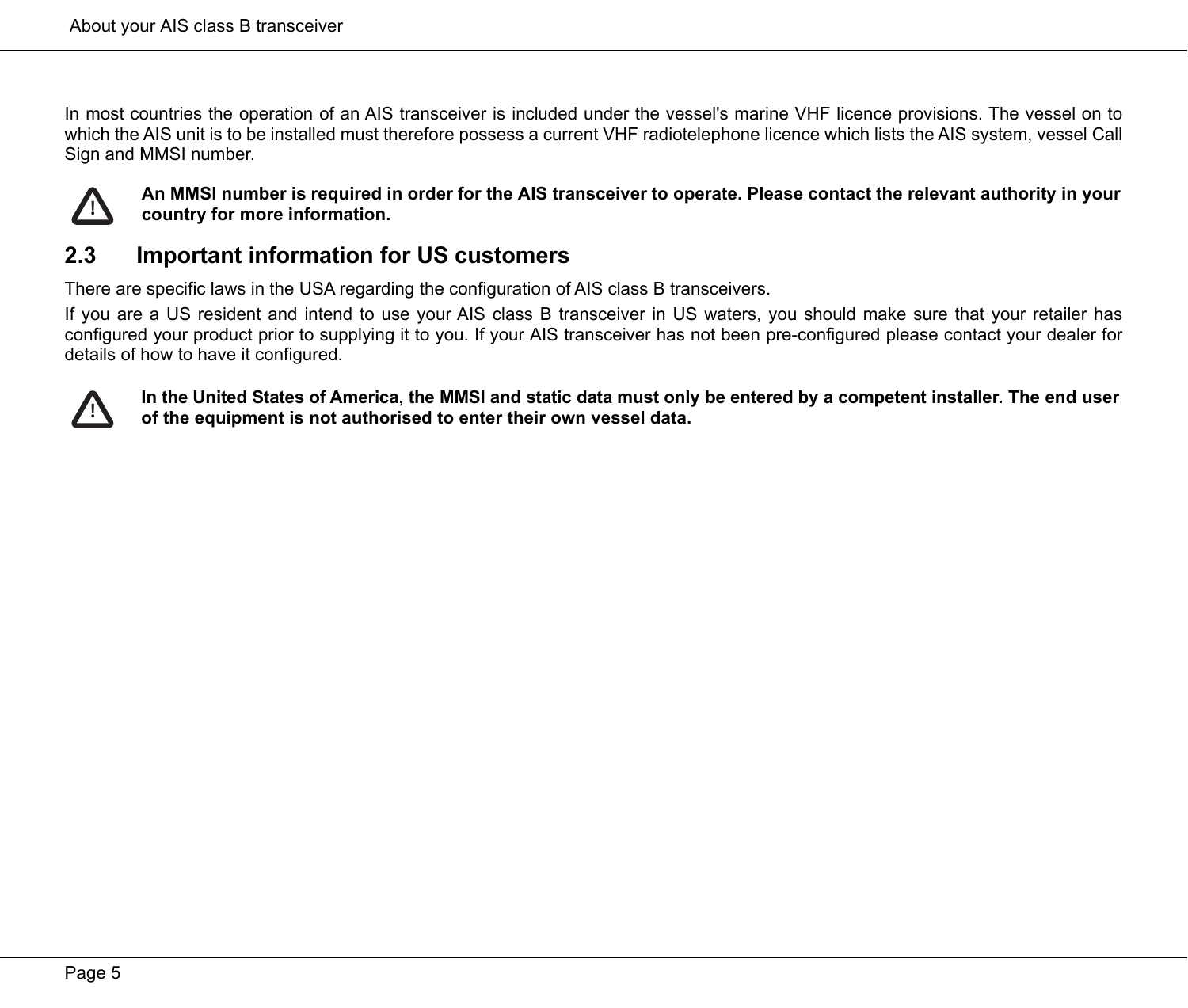#### <span id="page-8-0"></span>**2.4 What's in the box?**

[Figure 1](#page-8-1) shows the items included with your AIS transceiver purchase. The following sections give a brief overview of each item. Please ensure all items are present and if any of the items are not present contact your dealer.



<span id="page-8-1"></span>*Figure 1 Items included with the product*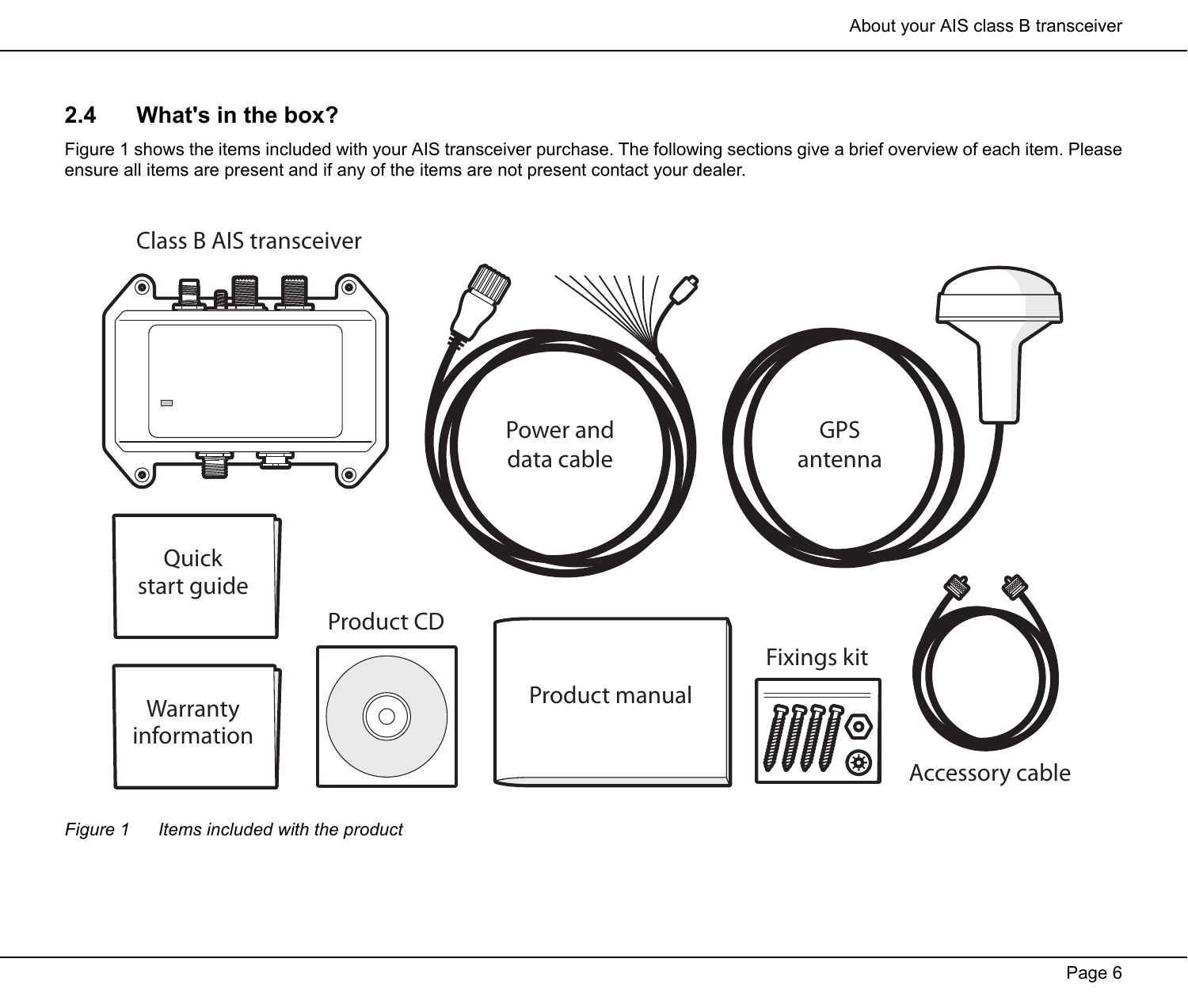#### **Support tools CD**

The CD supplied with the package contains the following:

- proAIS2 software tool necessary to configure the AIS transceiver. Please refer to section [4](#page-29-0) for details of the configuration process and how to use the proAIS2 tool.
- USB drivers required to connect to the AIS transceiver via USB.
- Alternative language versions of this manual.

#### **Quick start guide**

The quick start guide gives a handy one page reference for the installation process.

#### **Product manual**

This document is the product manual and should be read thoroughly prior to any attempt to install or use the AIS transceiver.

#### **Fixing Kit**

Four fixing screws are provided with the product for mounting of the AIS transceiver. Please refer to section [3.2](#page-15-0) for details of how to mount the AIS transceiver. Also provided are a M5 nut and shake proof washer to be used for the Earthing point stud.

#### **AIS transceiver unit**

[Figure 2](#page-10-0) shows an overview of the AIS transceiver unit.

The AIS transceiver has an indicator which provides information to the user about the status of the AIS transceiver. Please refer to section [5.4](#page-32-0) for more details of indicator functions.

#### **Power, data and USB cable**

The power and data cable connects to the AIS transceiver and enables connection to power, NMEA0183, external silent mode switch and USB.

#### **Accessory cable**

A VHF radio connection cable is provided with the product. The cable has a PL-259 connector on either end and requires a SO-239 connector on your VHF radio. If your radio does not have a SO-239 connector please contact your dealer for details of suitable adapters..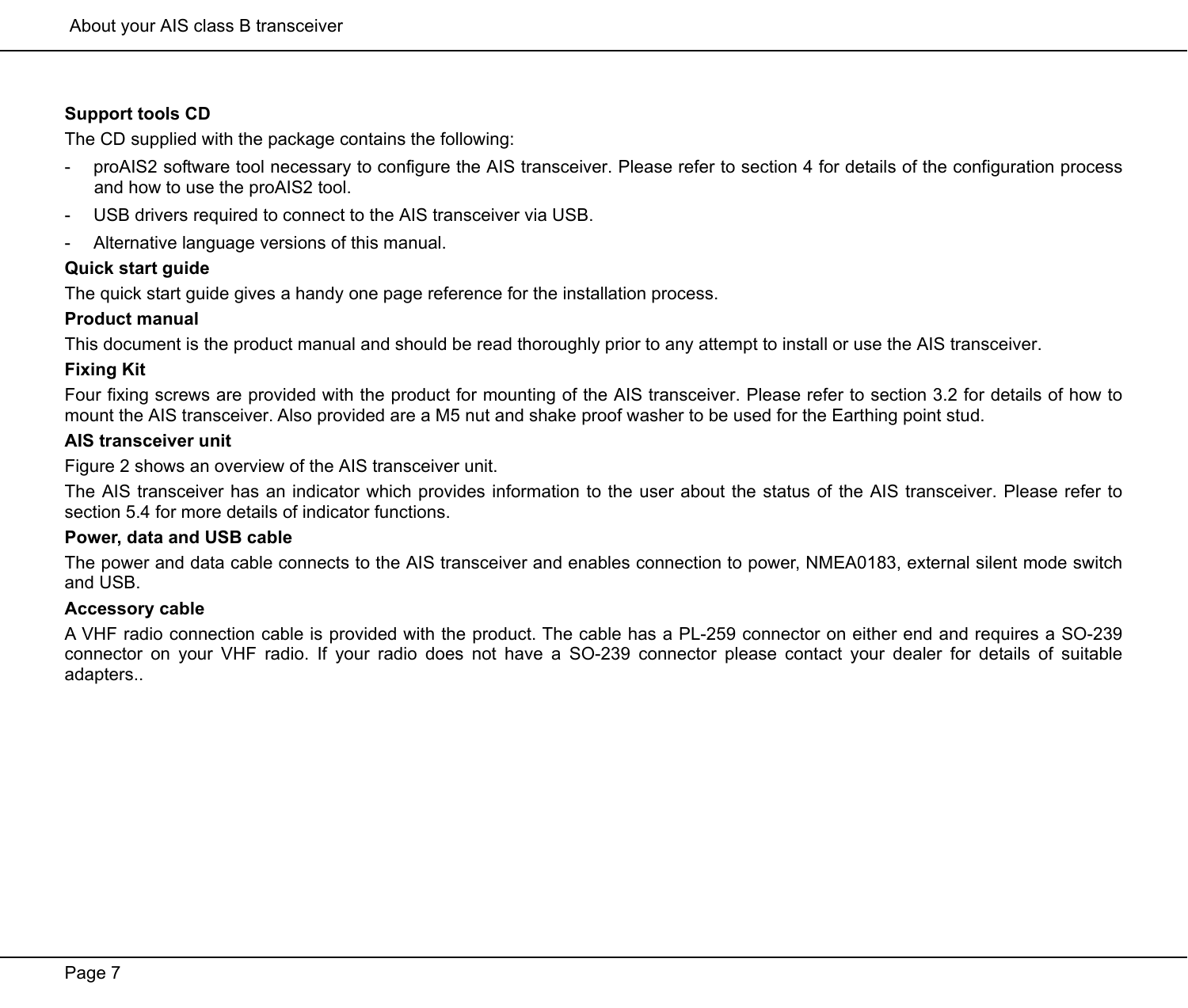<span id="page-10-0"></span>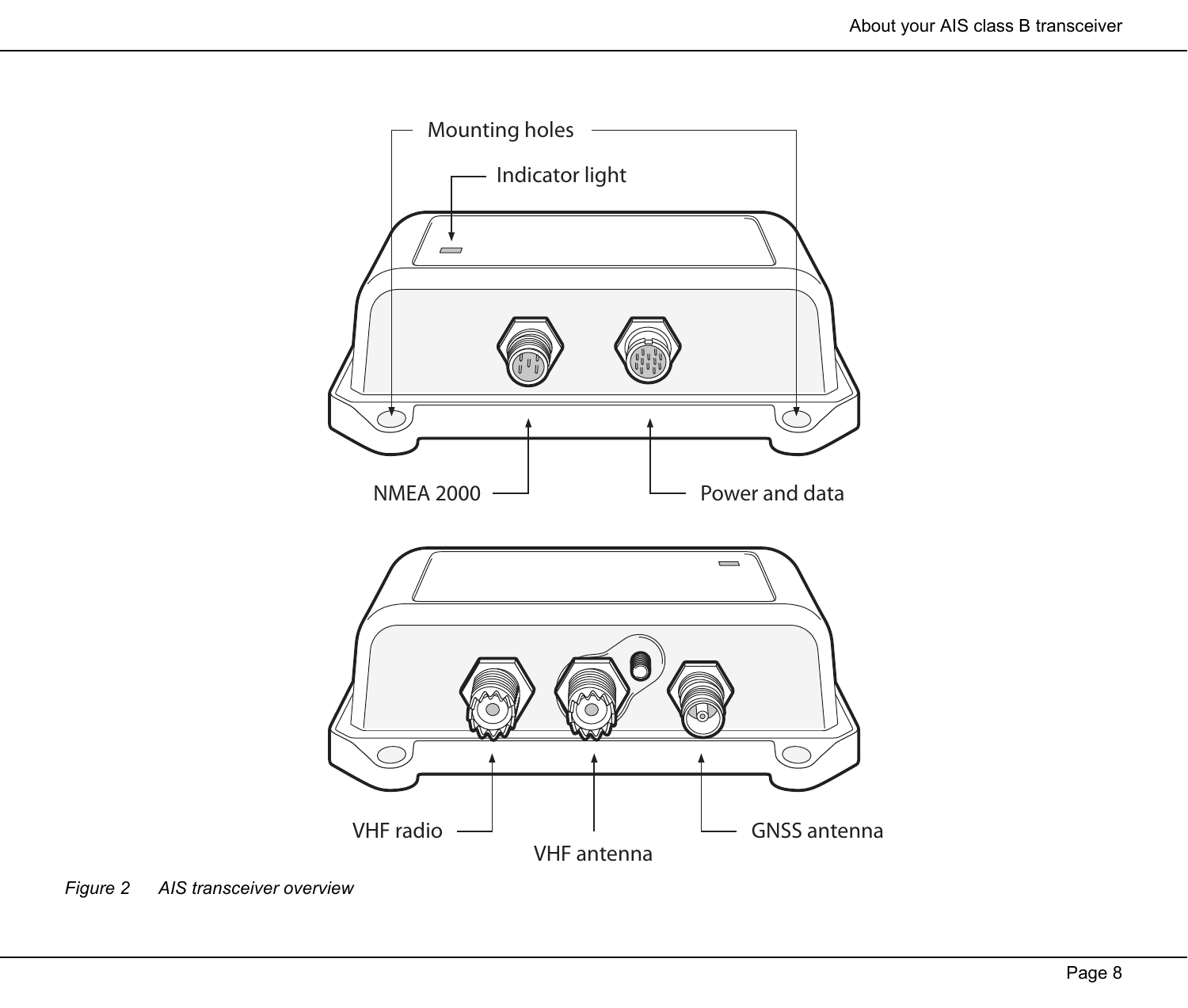#### **Electrical connections**

The AIS transceiver has the following electrical connections:

- Power supply
- Two independent NMEA0183 data ports for connection to chart plotters and other NMEA0183 compatible equipment
- USB for connection to a PC or Mac
- External switch input for silent mode control
- NMEA2000 port for connection to NMEA2000 compatible equipment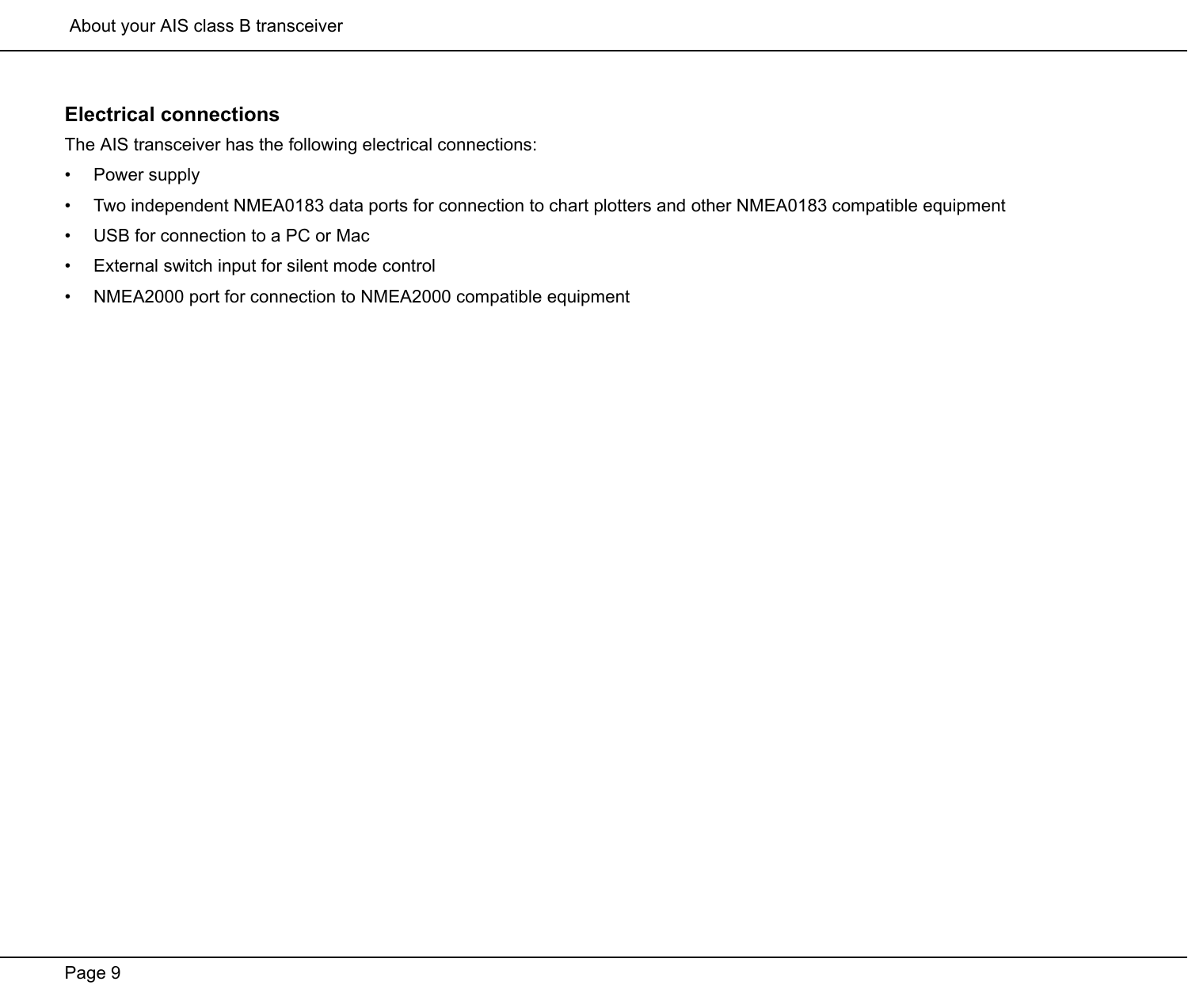In addition there are three other connections for the VHF antenna, VHF Radio input and a GNSS antenna. [Figure 3](#page-12-0) shows an overview of the electrical connections to the AIS transceiver.



<span id="page-12-0"></span>*Figure 3 Electrical connections to the AIS transceiver*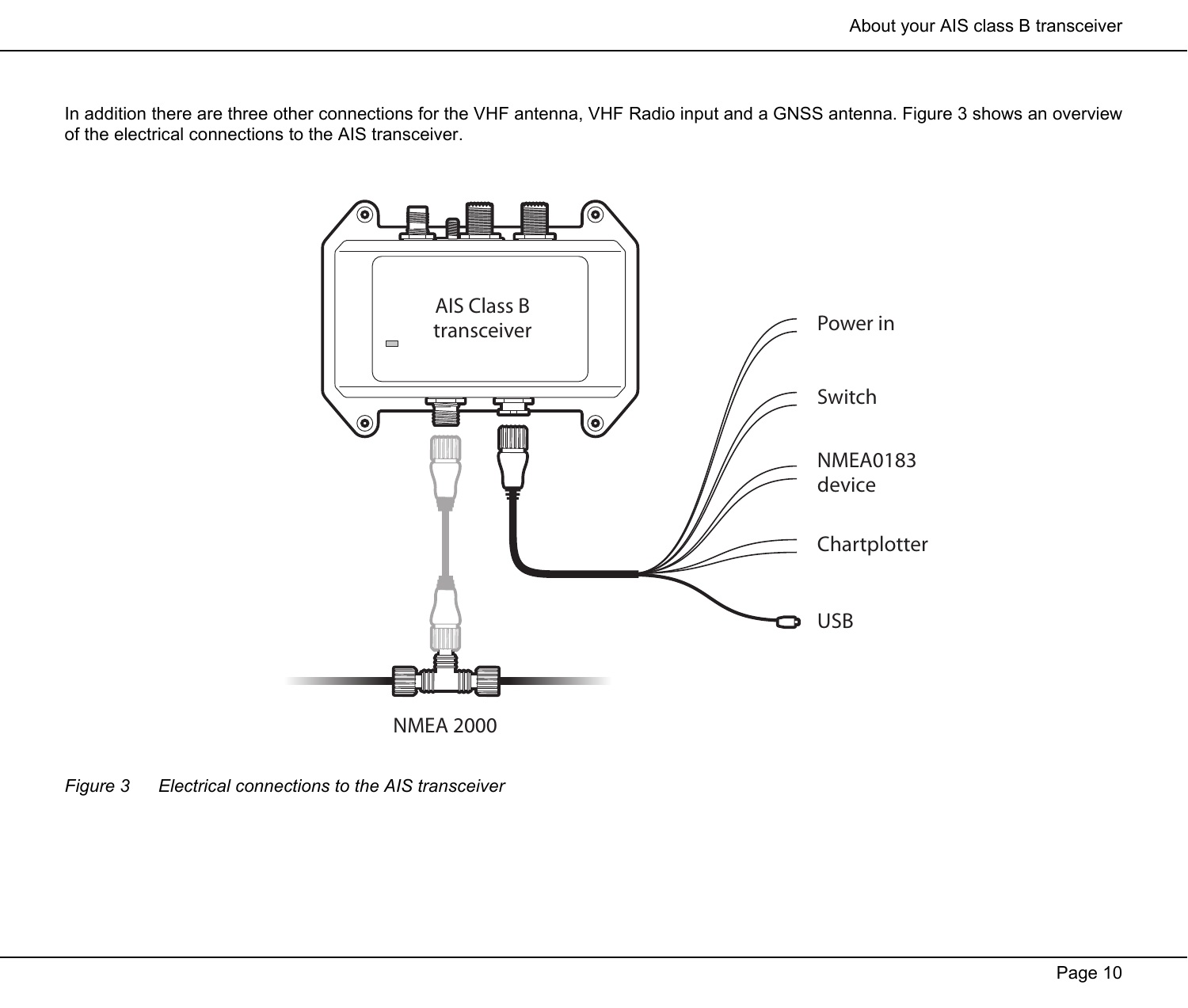#### <span id="page-13-0"></span>**3 Installation**

#### <span id="page-13-1"></span>**3.1 Preparing for Installation**

[Figure 4](#page-13-2) shows a typical installation configuration for the AIS transceiver. Please take the time to familiarise yourself with the system elements and their connections prior to attempting installation.



<span id="page-13-2"></span>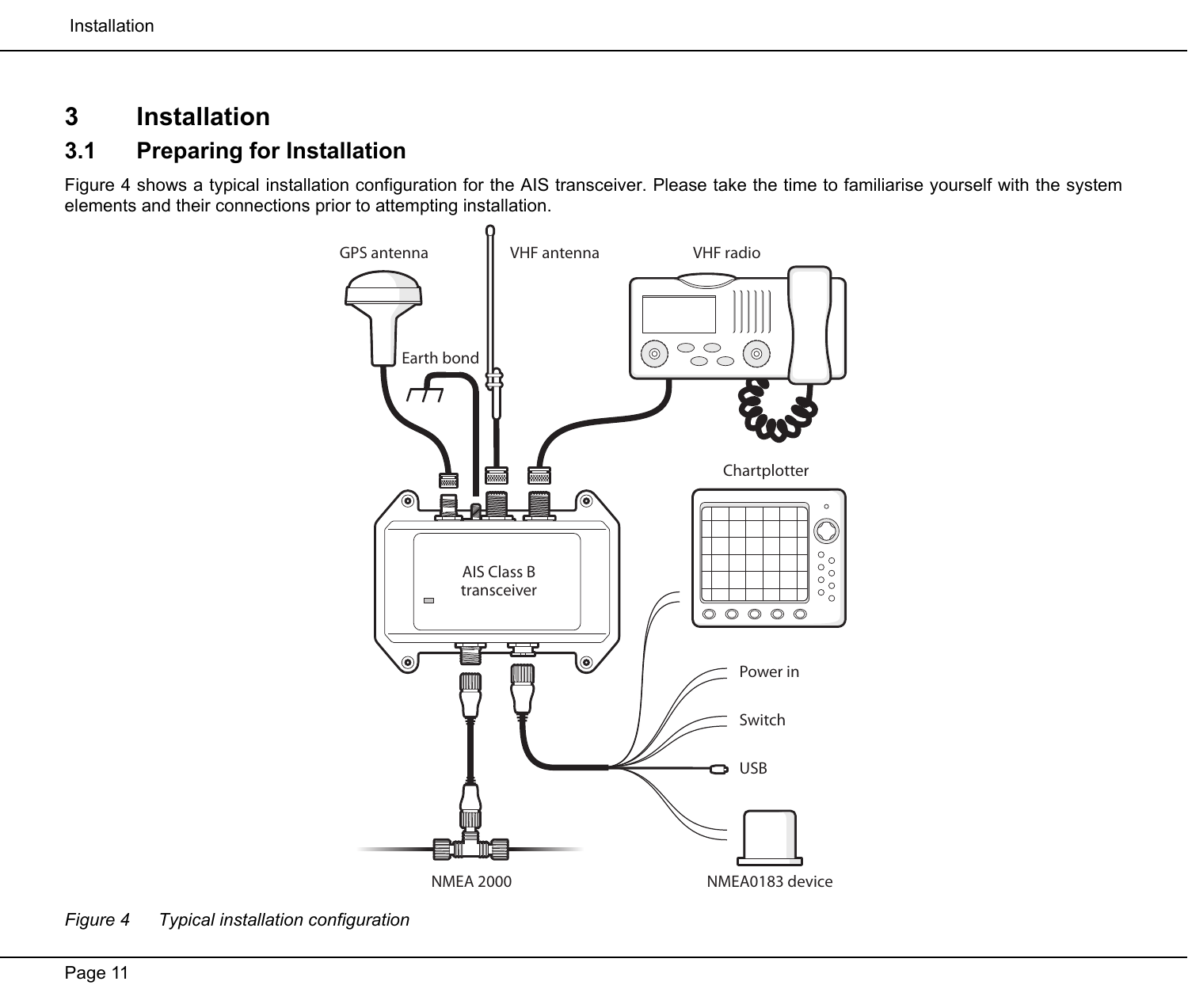In addition to the items provided with your AIS transceiver the following items will be required for installation:

#### **VHF antenna**

Connection to a suitable VHF antenna will be required for the AIS transceiver to operate. A standard marine band VHF antenna such as that used with VHF voice radios will be sufficient. Please take note of the warnings in section [1](#page-3-0) regarding the use of antennas.

Alternatively, if you wish to use an existing VHF antenna, antenna splitter products are available which allow the existing antenna to be used with two radio devices, such as a VHF voice radio and the AIS transceiver.

#### **GNSS antenna**

The transceiver is shipped with a GNSS Antenna an 10m of cable. If this cable is not sufficient to reach between the desired GNSS antenna location and the transceiver you will need an extension cable. (Contact your dealer for details.)

#### **Optional switch**

A switch can be connected to the transceiver to enable and disable 'silent mode' (see section [3.2](#page-15-0)). A latching toggle switch is required to use this feature.

#### **VHF antenna cable**

Please check that the VHF antenna you intend to use has sufficient cable to reach between the VHF antenna and the AIS transceiver unit. If it is not sufficient you will need an extension cable. Please contact your dealer for details of suitable products. For reference the VHF antenna connector type on the AIS transceiver unit is SO 239, and is intended to mate with a PL 259 connector.

#### **VHF Radio Connector Cable**

This cable is used to connect the VHF radio to the AIS transceiver. If you have an existing VHF voice radio connected directly to the VHF antenna, you can disconnect the VHF radio from the VHF antenna and connect them both to the relevant connectors on the ASIS transceiver.

#### **Power and data cable**

The AIS transceiver unit is supplied with a two metre long power and data cable as an accessory. If you require longer cables to reach your power supply, please ensure the cables are capable of carrying currents of up to 2A peak and 200mA on average. Means of connecting the cables together will also be required. The use of ScotchlokTM connectors is recommended for this purpose.

#### **Chart plotter**

To display received AIS messages as other vessels on your chart plotter, you will need to connect your AIS transceiver to your chart plotter. Please refer to the user manual supplied with your chart plotter for details of how to connect and configure your chart plotter for use with AIS devices. For general guidance your chart plotter should be configured to accept NMEA data at 38400 baud (sometimes referred to as 'NMEA HS' in the plotter configuration menu). You may also need to enable the display of AIS targets in the chart options.

Alternatively if you use an NMEA2000 network on your vessel it is possible to connect the AIS transceiver to the NMEA2000 network via a suitable cable. Please refer to your dealer for details of NMEA2000 cables.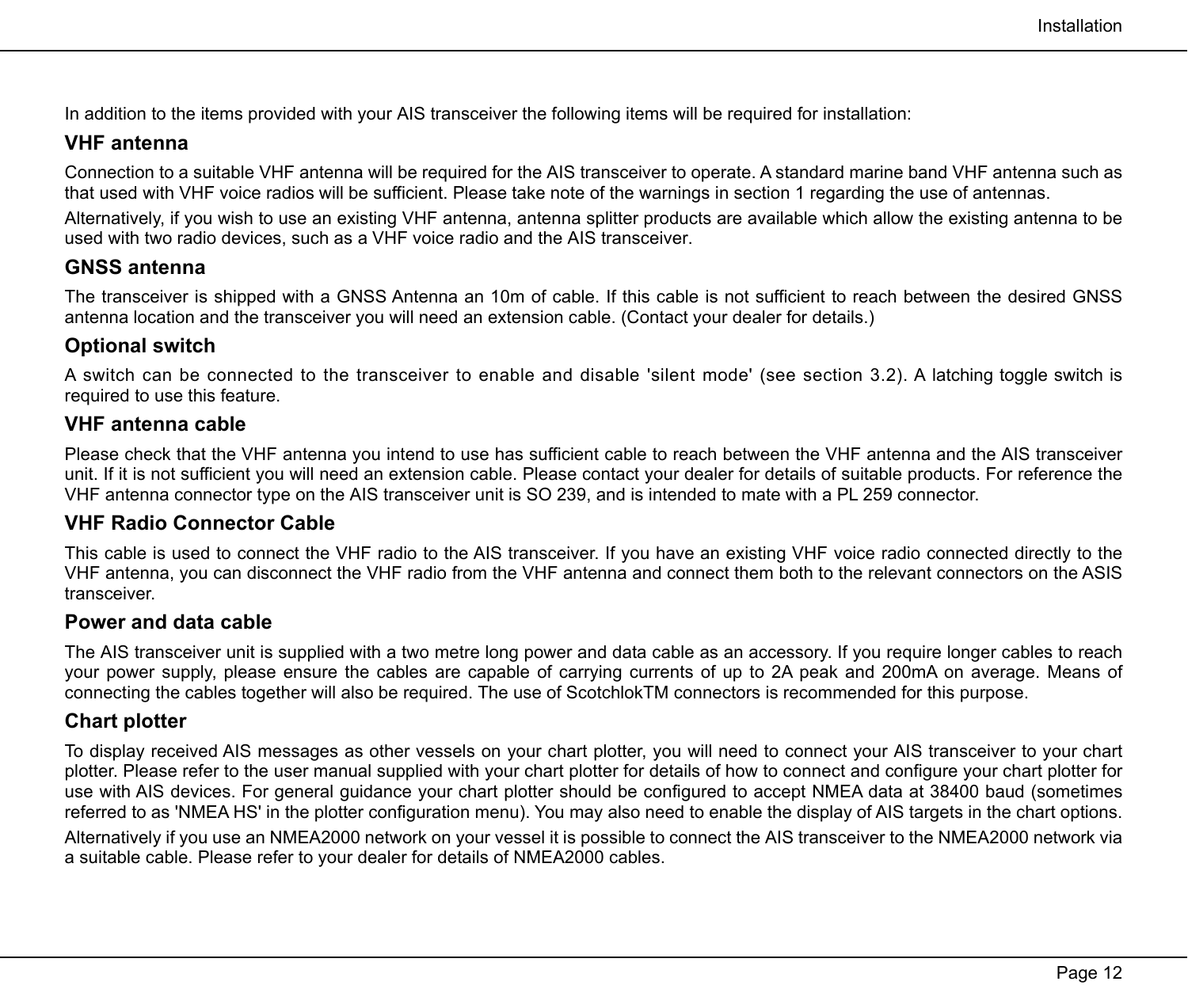#### **Connection to a PC or Mac**

If you choose to use a PC or Mac with suitable charting software to display received AIS messages as other vessels, this can be accomplished by connecting the USB connector on the supplied power and data cable.

#### <span id="page-15-0"></span>**3.2 Installation procedures**

Before beginning installation of your AIS transceiver, please ensure you have the necessary additional items as detailed in section [3.1](#page-13-1). It is strongly recommended that you read all of the instructions in this manual prior to installation.

If after reading this manual you are unsure about any element of the installation process please contact your dealer for advice.

The following sections explain the installation process step by step for each of the main elements of the system.

#### **Step 1 - Installing the AIS transceiver**

Please note the following guidelines when selecting a location for your AIS transceiver:

- The AIS transceiver must be fitted in a location where it is at least 0.2m from a compass or any magnetic device.
- There should be adequate space around the AIS transceiver for routing of cables. See [Figure 5](#page-16-0) for details of the AIS transceiver dimensions.
- The ambient temperature around the AIS transceiver should be maintained between -25°C and +55°C.
- The AIS transceiver should not be located in a flammable or hazardous atmosphere such as in an engine room or near to fuel tanks.
- The AIS transceiver is fully waterproof to ingress protection rating IPx7, however it is recommended that the AIS transceiver is not subjected to extended periods of exposure to spray or submersion.
- It is recommended that the AIS transceiver is installed in a 'below decks' environment.
- It is acceptable to mount the AIS transceiver either vertically or horizontally.
- The product is supplied with four self tapping screws for attachment of the AIS transceiver to a suitable surface. Please refer to [Figure 6](#page-17-0) for guidance.
- The AIS transceiver should be mounted in a location where the indicator is readily visible as this provides important information on the status of the AIS transceiver.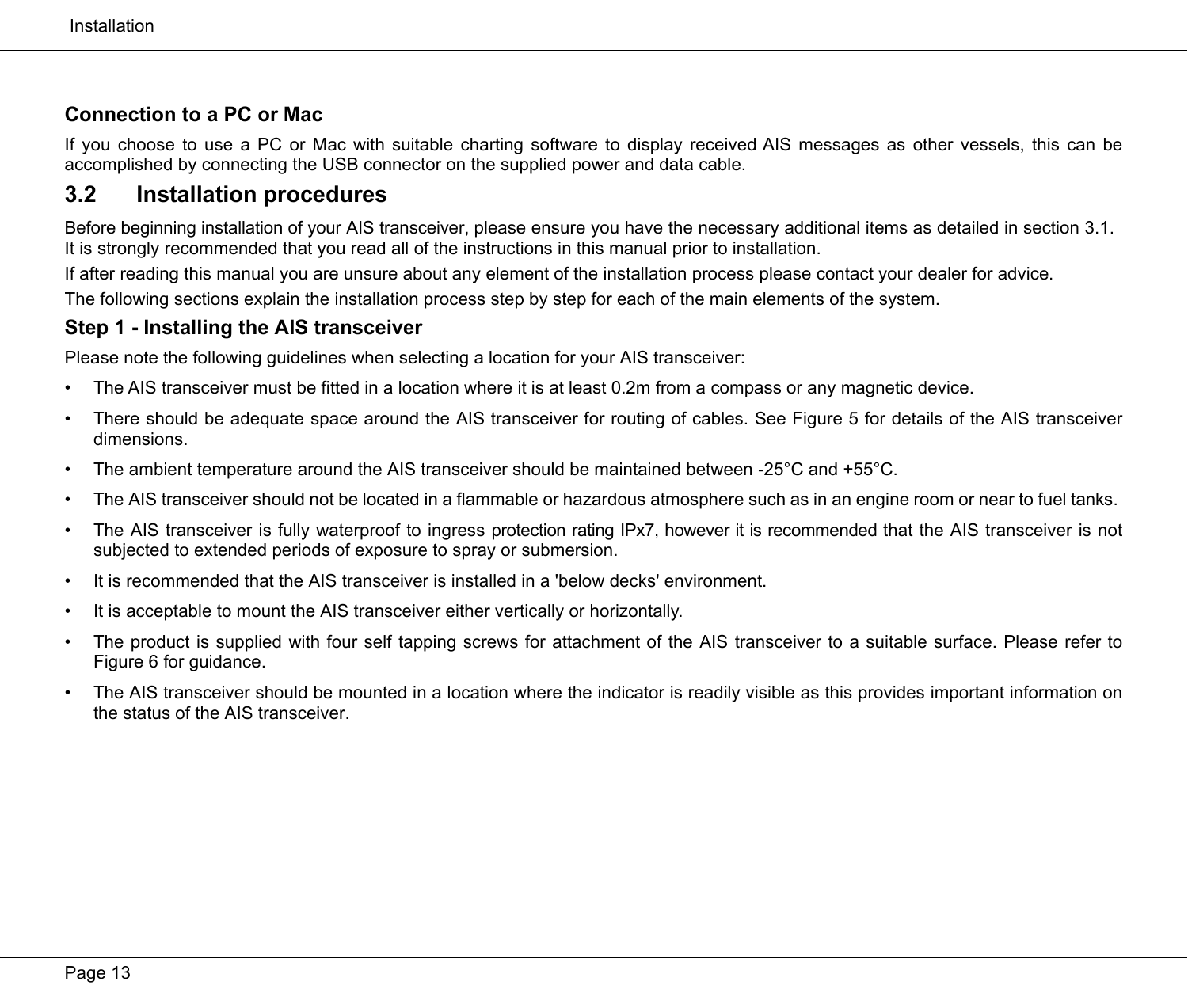

<span id="page-16-0"></span>*Figure 5 AIS transceiver dimensions*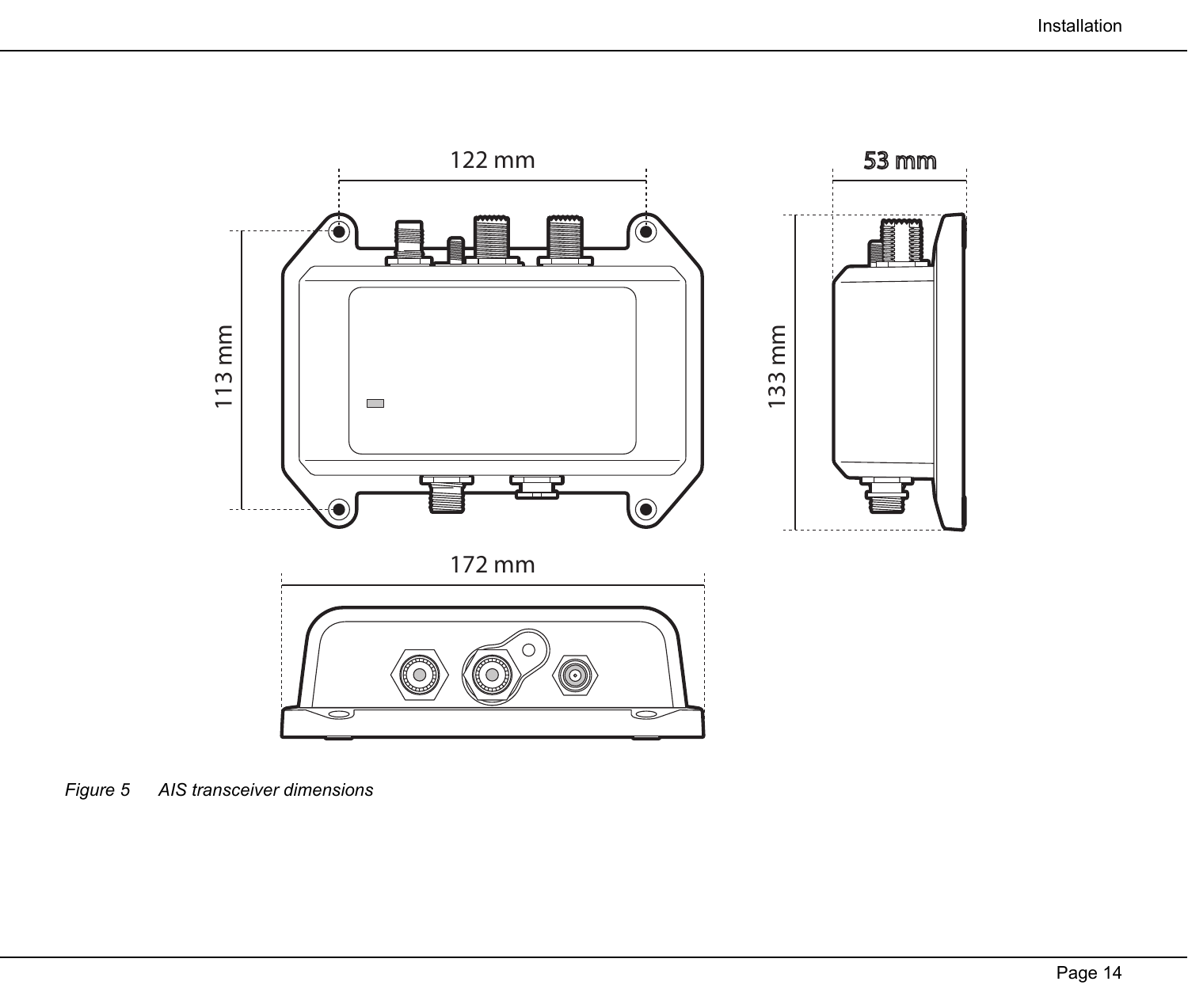

<span id="page-17-0"></span>*Figure 6 AIS transceiver mounting*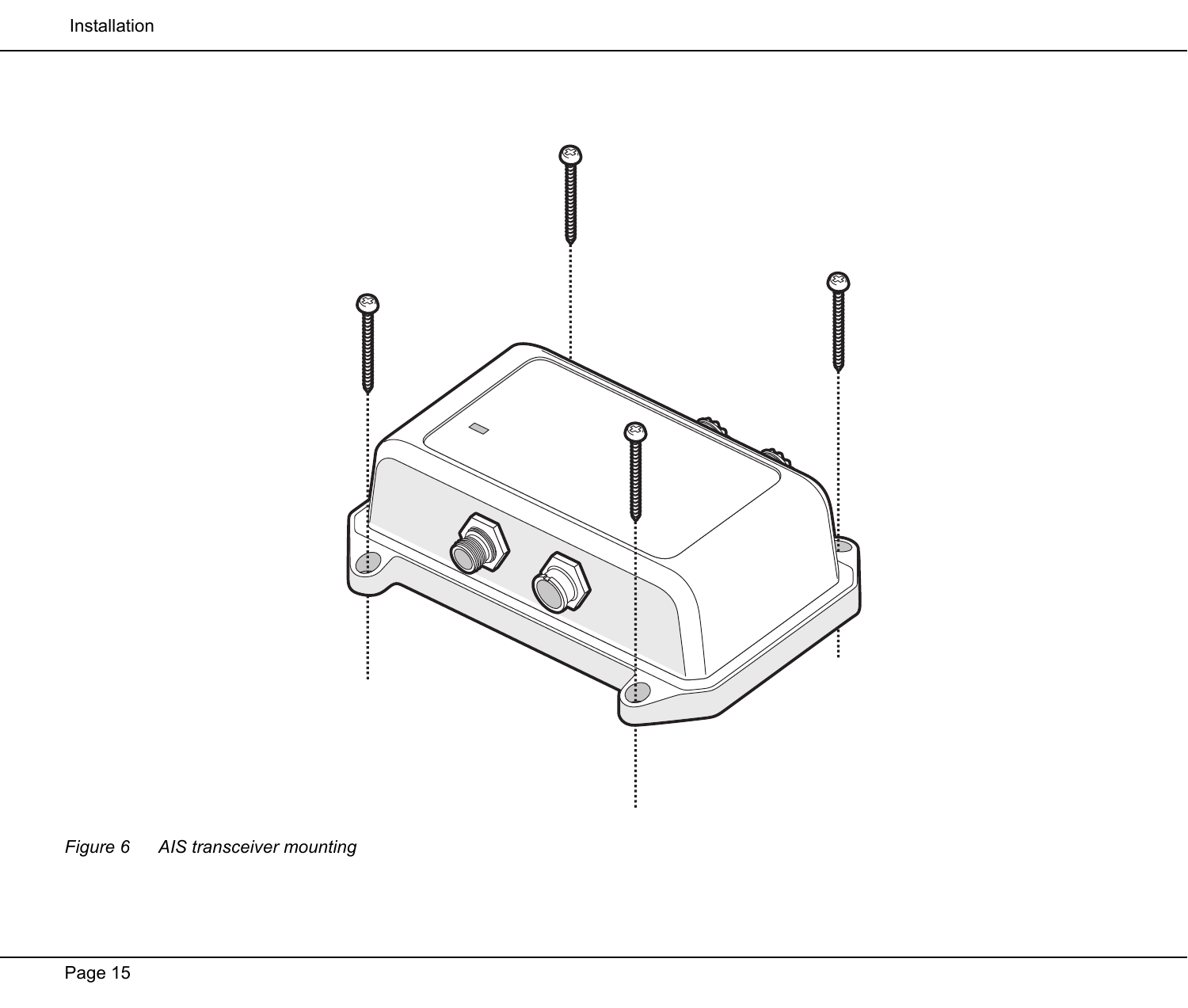#### **Step 2 - Installing the GNSS antenna**

For mounting of the GNSS antenna you will require a one inch 14 TPI thread pole.

You should ensure the GNSS antenna has a good clear view of the entire sky.

It is not recommended that the GNSS antenna is mounted up a mast where the motion of the vessel will cause the antenna to swing and potentially reduce the accuracy of the GNSS position.

Do not mount your antenna in the direct path of a radar transmitter.

Feed the ten metre long cable attached to the GNSS antenna cable through the pole and screw the antenna onto the pole mount as shown in [Figure 7.](#page-18-0)

Route the cable to your AIS transceiver unit, adding any necessary extension cables.

Connect the cable from the GNSS antenna to the GNSS connector on the AIS transceiver as shown in [Figure 8](#page-19-0).



<span id="page-18-0"></span>*Figure 7 GPS antenna mounting*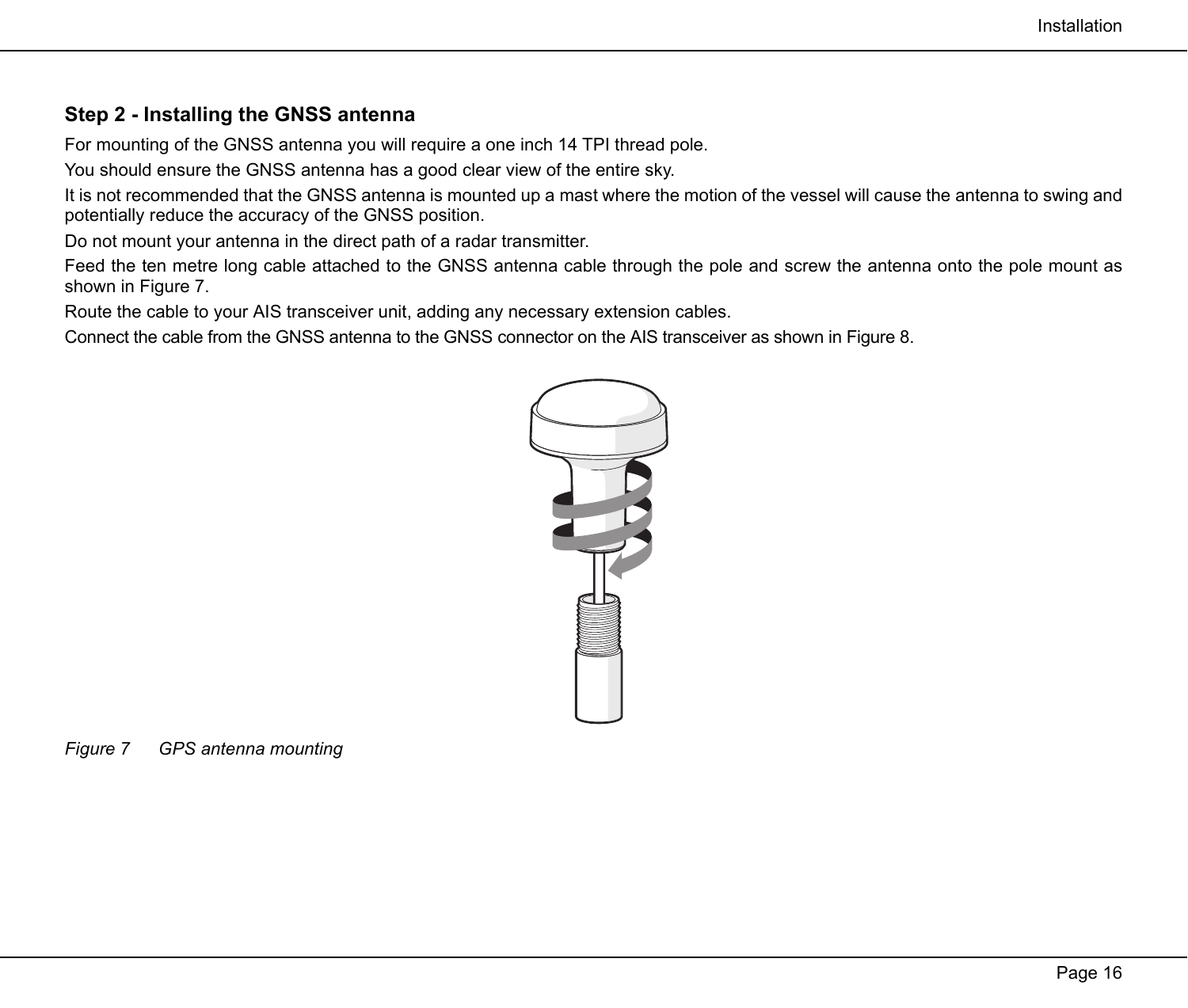<span id="page-19-0"></span>

*Figure 8 Position of the GPS antenna connector*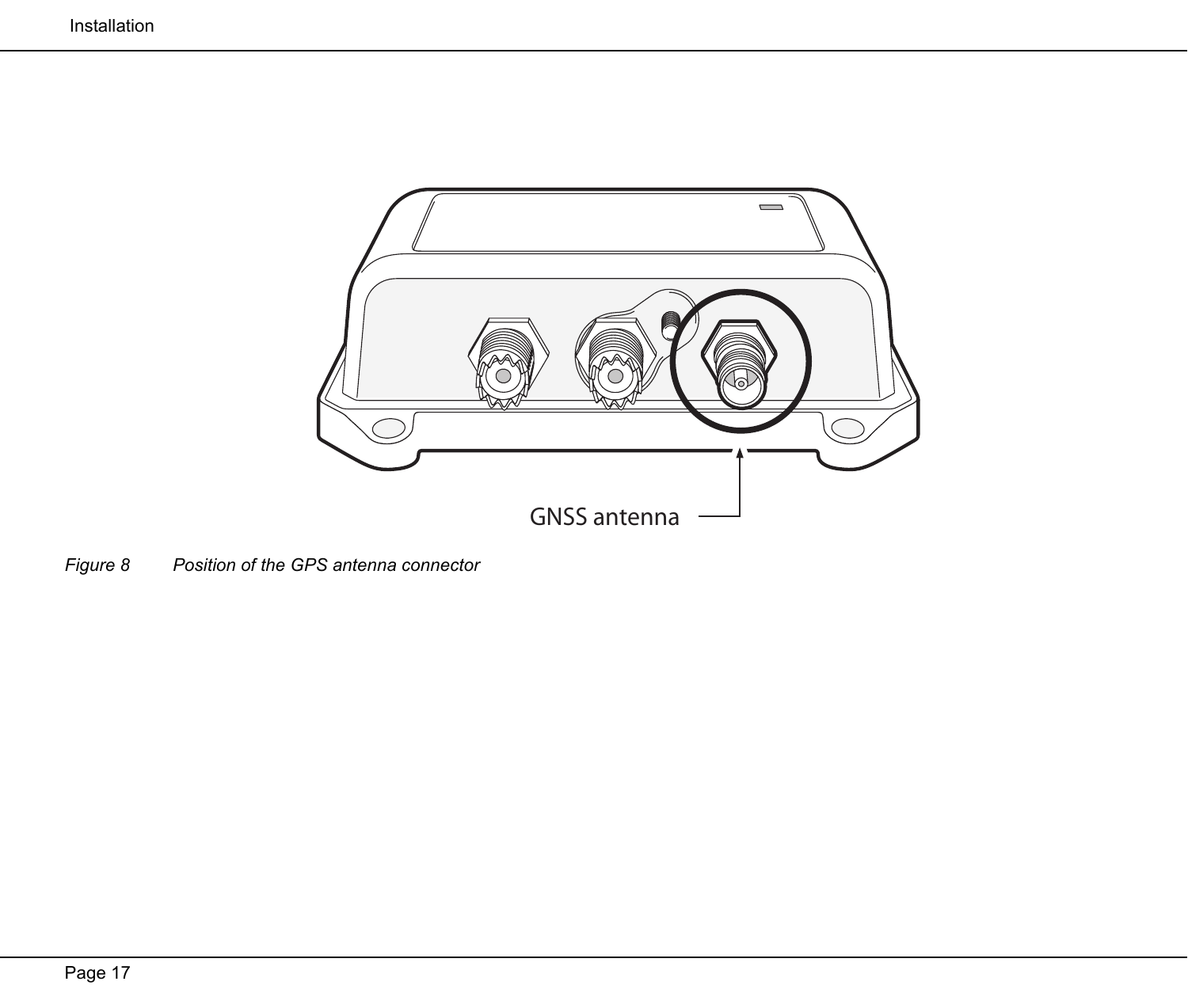#### **Step 3 - Connecting the VHF antenna**

Route the cable from the VHF antenna to the AIS transceiver and connect to the VHF connector on the AIS transceiver as shown in [Figure 9](#page-20-0).

A standard marine band VHF antenna or AIS antenna should be used with the AIS transceiver. The connector type on the AIS transceiver is SO239. Your chosen VHF antenna requires a PL259 connector to mate with this. If your VHF antenna does not use this type of connector please contact your dealer for details of available adaptors.

<span id="page-20-0"></span>

*Figure 9 Position of the VHF antenna connector*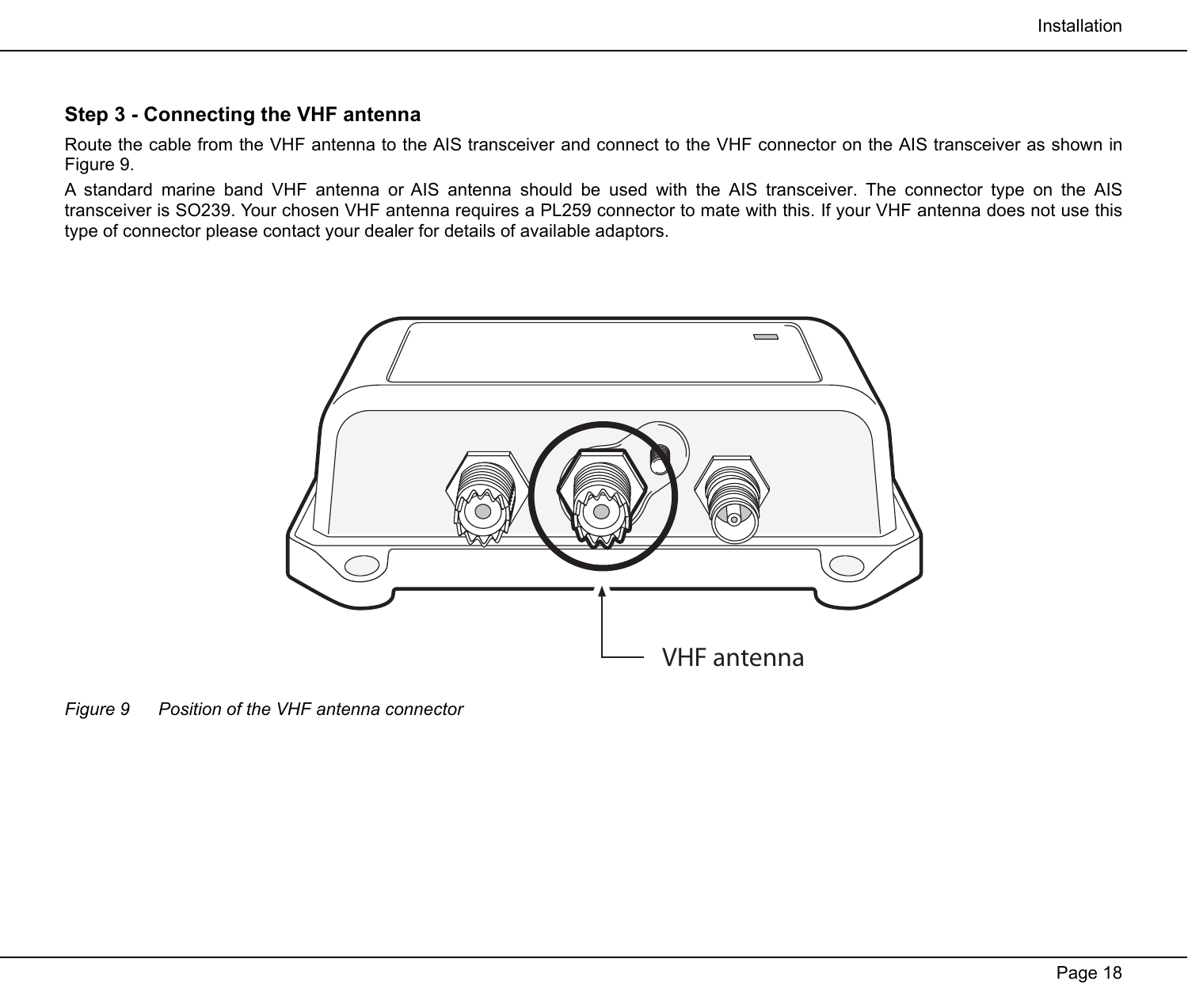#### **Step 4 - Earthing the AIS Transceiver**

A M5 earthing connection point stud is provided adjacent to the VHF antenna connector. There is also a M5 nut and shake-proof washer provided in the fixing kit to allow connection to the earthing connection point as indicated in [Figure 10](#page-21-0).



<span id="page-21-0"></span>



**This product must be connected to protective ground via the earth connection point. It is essential that the earth connection point is used in all installations, regardless of what other equipment is connected. The earth connection point must be bonded to protective earth using as short a connection as possible. It is also strongly recommended that a surge arrestor is included in-line with your VHF antenna.**

The correct earthing arrangement is shown in [Figure 11](#page-22-0).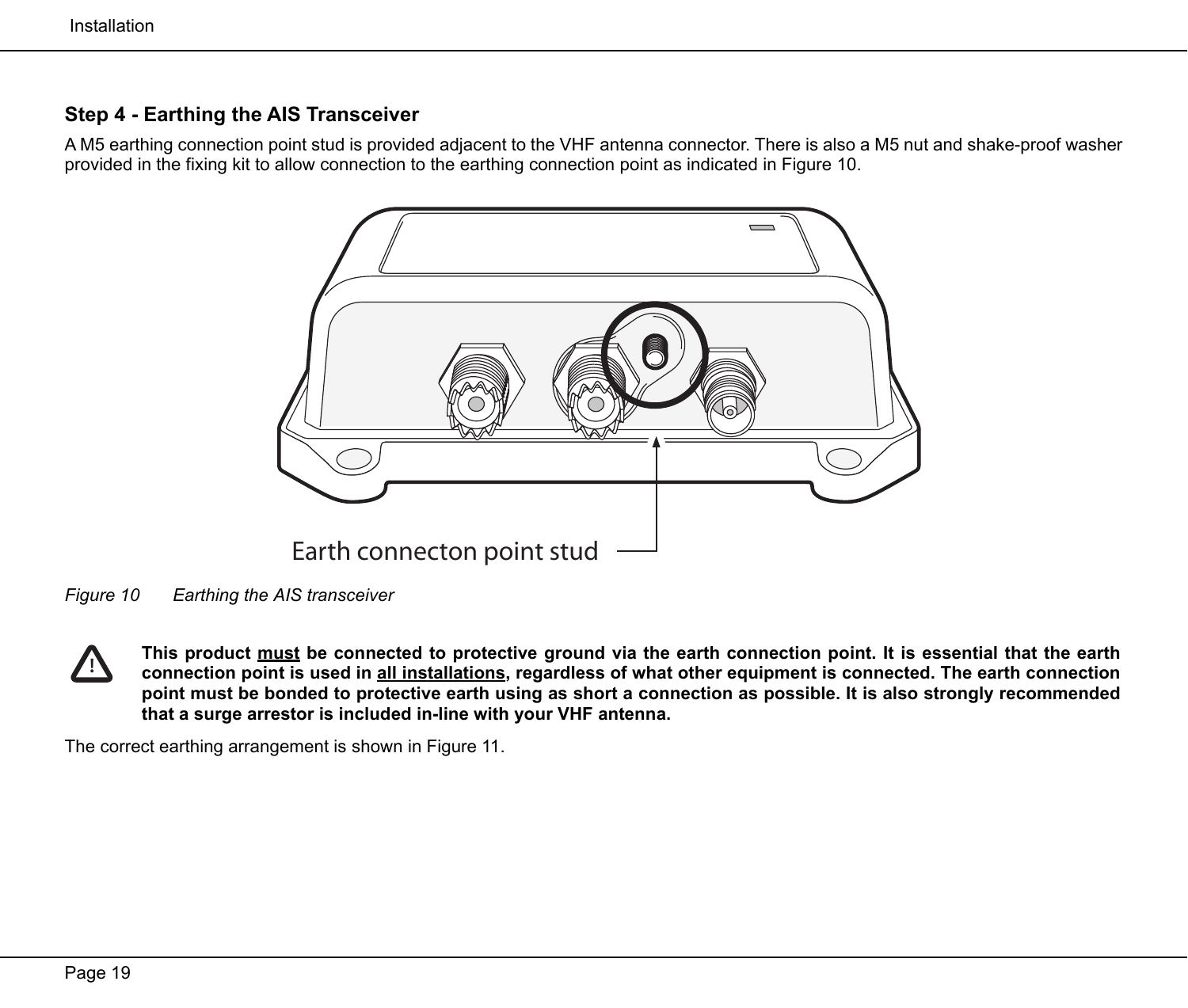

*Figure 11 VHF antenna and earth stud connection*

#### <span id="page-22-0"></span>**Step 5 - Connecting the VHF radio.**

Using the VHF radio accessory cable provided with this product, route the cable from the VHF radio to the AIS transceiver and connect to the AIS transceiver as shown in Figure XX. If the cable supplied is not long enough, please contact your dealer for details of suitable extension cables.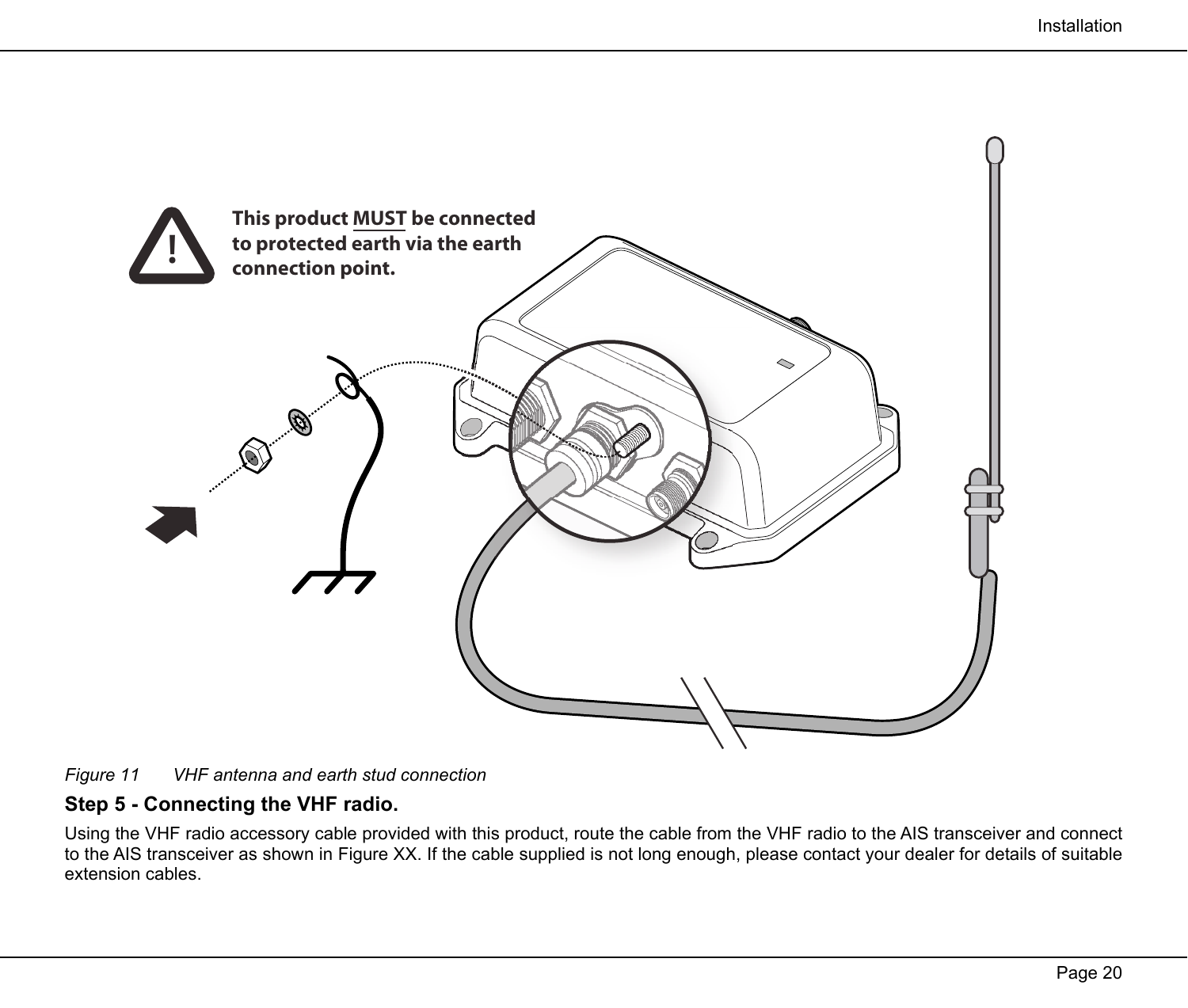

A standard marine band VHF voice radio should be used with the AIS transceiver. The AIS transceiver is DSC compatible.

<span id="page-23-0"></span>*Figure 12 Position of the VHF radio connector*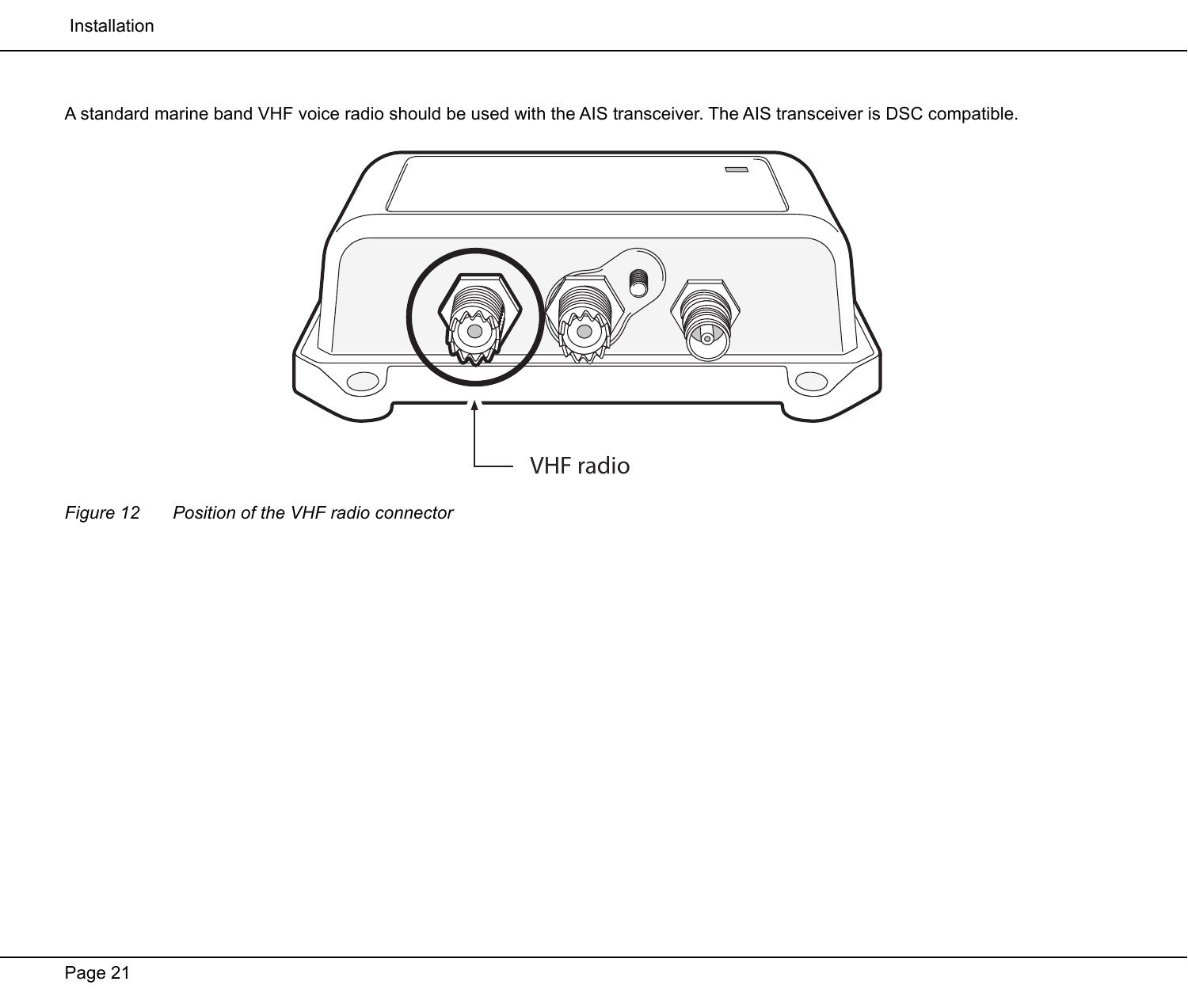#### **Step 6 - Connecting the accessory cable**

An accessory cable is supplied with the product to provide connections to power, the external switch, the NMEA0183 data ports and USB. The cable has a pre-moulded connector at one end which should be connected to the connector on the unit marked 'PWR/DATA'. The other end of the cable has eight colour coded bare wires ready for connection and a USB connector for use with a PC or Mac. The table below in [Figure 1](#page-8-1) lists the function of each colour coded wire for reference.

| Wire colour  | <b>Description</b>  | <b>Function</b>                                                                                                                      |
|--------------|---------------------|--------------------------------------------------------------------------------------------------------------------------------------|
| Red          | Power in +          | Power supply connections                                                                                                             |
| <b>Black</b> | Power in -          |                                                                                                                                      |
| Green        | Switch input-       | External switch connection for silent mode                                                                                           |
| Orange       | Switch input+       |                                                                                                                                      |
| <b>Brown</b> | NMEA0183 port 1 TX+ | High speed NMEA0183 output (38,400baud) intended for connection<br>to chart plotters                                                 |
| <b>Blue</b>  | NMEA0183 port 1 TX- |                                                                                                                                      |
| Purple       | NMEA0183 port 2 RX+ | Low speed NMEA0183 input (4,800baud) intended for connection to<br>other NMEA0183 compatible sensors for multiplexing of data to the |
| Yellow       | NMEA0183 port 2 RX- | chart plotter                                                                                                                        |

*Table 1 Colour coding of wires in the accessory cable*



**Please check your wiring very carefully before applying power to the product. Failure to wire the product correctly could result in permanent damage. !**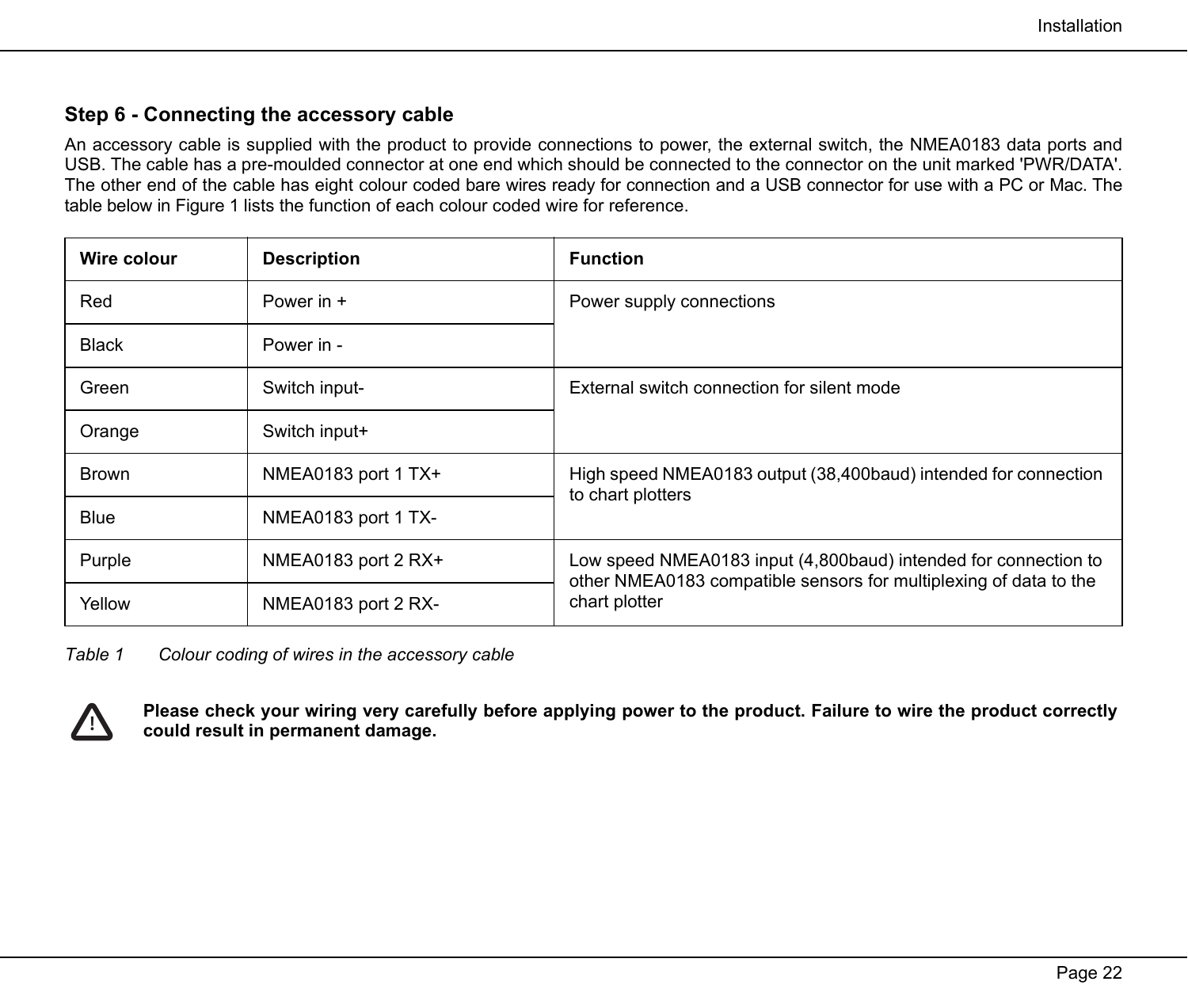#### **Step 7 - Connecting an external switch**

A toggle switch can be connected to the AIS transceiver to provide remote control of silent mode.

Connect the toggle switch between the light green and orange wires as shown in [Figure 13](#page-25-0). Connection of an external switch to toggle silent mode is optional and not essential for normal operation of the product.



**Do not connect a voltage source across the switch inputs as this may damage the transceiver. !**



<span id="page-25-0"></span>*Figure 13 Connecting an external switch*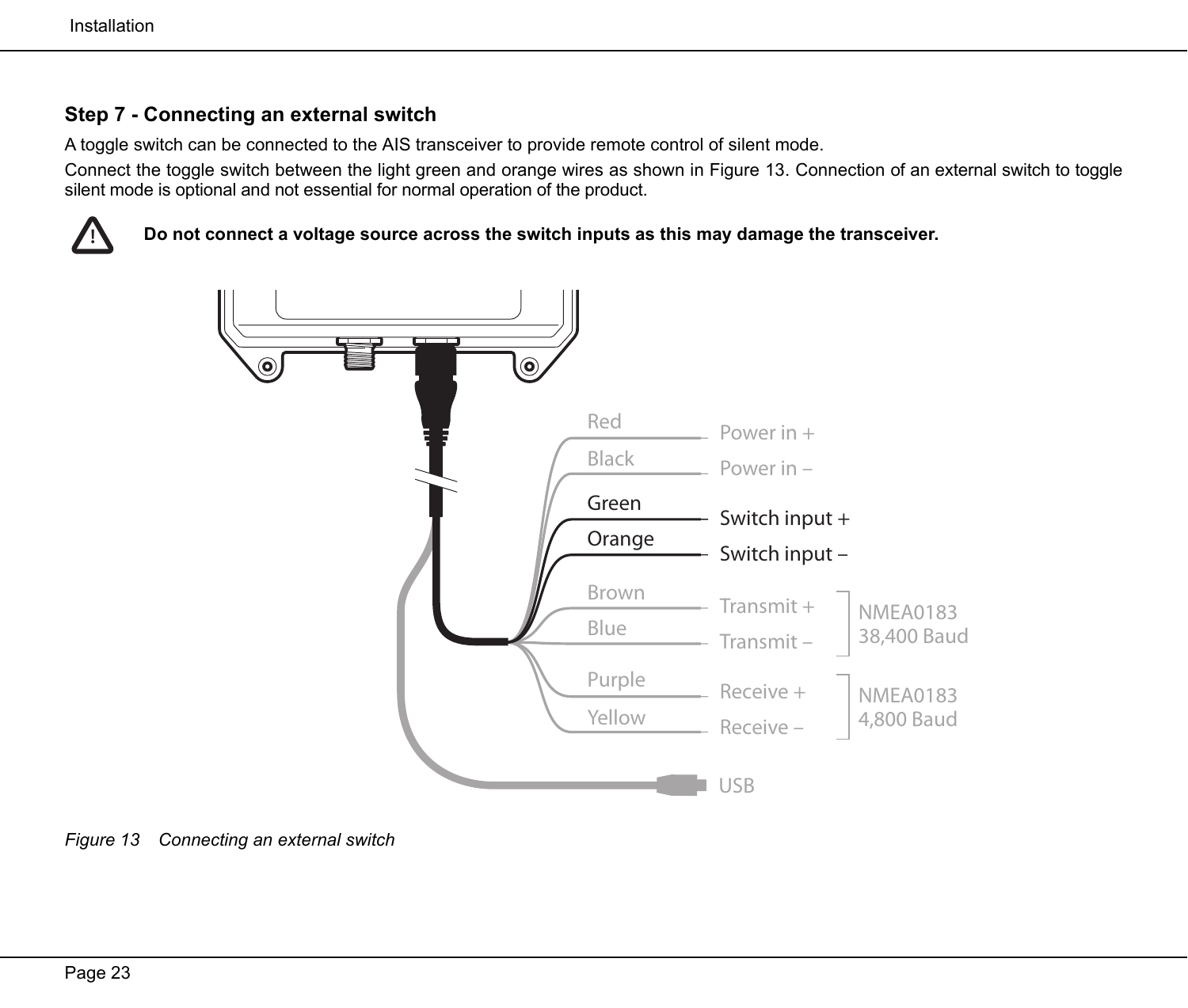#### **Step 8 - Connecting to NMEA0183 compatible equipment**

The two independent NMEA0183 data ports provide connection to your chart plotter and other NMEA0183 compatible equipment. Each port consists of two wires colour coded as shown in the table in [Figure 14](#page-26-0) and in the diagram in [Figure 14.](#page-26-0) Connect the wires to the appropriate connections on your NMEA0183 compatible equipment. Please refer to your equipment manual for more information.

The AIS transceiver has a high speed output port which operates at 38,400baud and a low speed input port which operates at 4,800baud. The high speed port is intended primarily to connect to a chart plotter, while the low speed port is intended to connect to other NMEA0183 devices. A multiplexing feature is provided, which means any messages which are received via the low speed port are automatically transmitted via the high speed port. This is particularly useful when using a chart plotter having only a single NMEA0183 port. An additional sensor such as a gyro-compass can be connected to the AIS transceiver via the low speed port and the AIS transceiver can be connected via the high speed port to the chart plotter resulting in the chart plotter receiving both AIS information and heading information simultaneously. Please ensure your equipment is configured to use the correct baud rate for the port it is connected to.



<span id="page-26-0"></span>*Figure 14 Connecting to the NMEA0183 data port*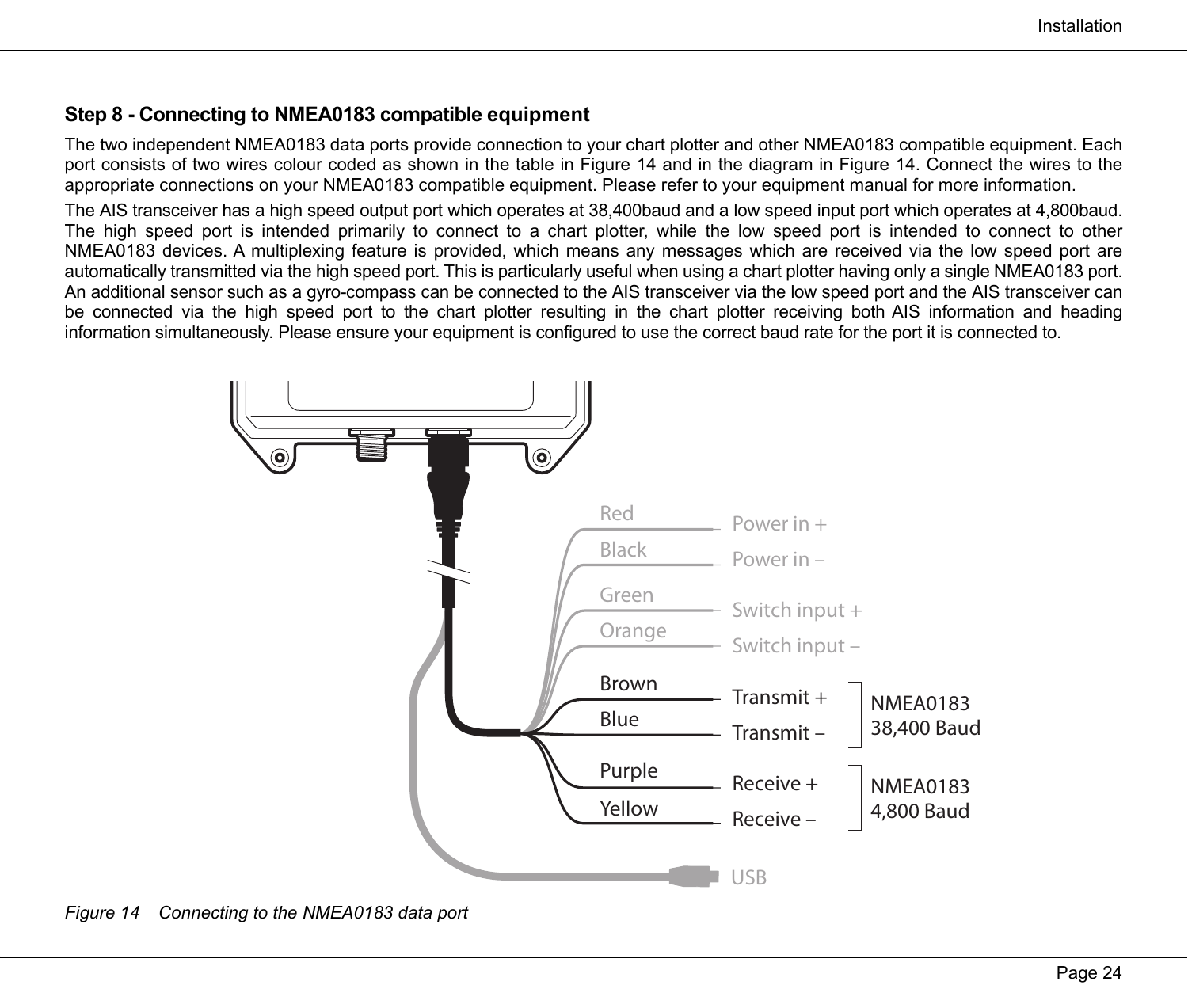#### **Step 7- Connection to an NMEA2000 network (optional)**

The AIS transceiver can be connected to an NMEA2000 network by a suitable NMEA2000 network cable available from your local dealer. If your vessel has an NMEA2000 network please refer to the relevant documentation for your NMEA2000 equipment. Once connected, and with your chart plotter also connected to your NMEA2000 network you will be able to receive AIS targets on your chart plotter.

#### **Step 8 - USB Connection (optional)**

The AIS transceiver is supplied with a USB port for connection to a computer. The USB connector can be connected directly to the USB port on the computer via the supplied USB cable. To enable connection of the AIS transceiver to a computer the USB drivers must first be installed. This is done automatically when installing proAIS2 or by using Windows update. Driver installation is typically not required for use with OSX.



**If the USB connection is removed from the computer during use you must reset the connection before further use. To reset the connection, disconnect then reapply power to the AIS before closing and relaunching any computer applications using the USB connection. Finally, reconnect the USB cable between the computer and the AIS transceiver.**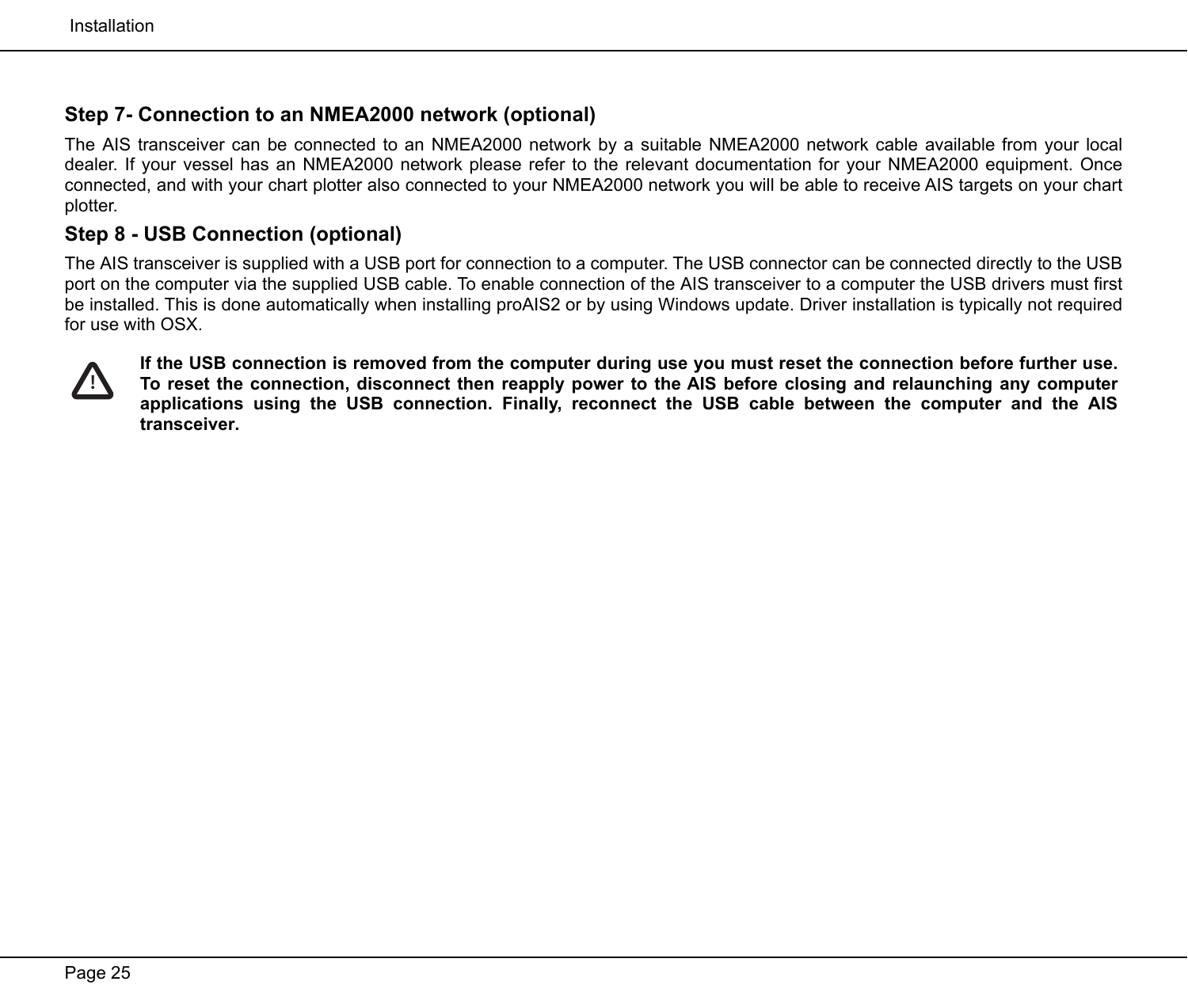#### **Step 9 - Connecting to a power supply**

The AIS transceiver requires a 12V or 24V power supply typically provided by the vessel's battery.

It is recommended that crimped and soldered lugs are used to connect the AIS transceiver to the power source. It is recommended that the power supply is connected via a suitable circuit breaker and/or 3A fuse block.

- 1. Connect the red wire to a 12V or 24V power supply positive terminal.
- 2. Connect the black wire to the supply negative terminal.



<span id="page-28-0"></span>*Figure 15 Connecting the power supply*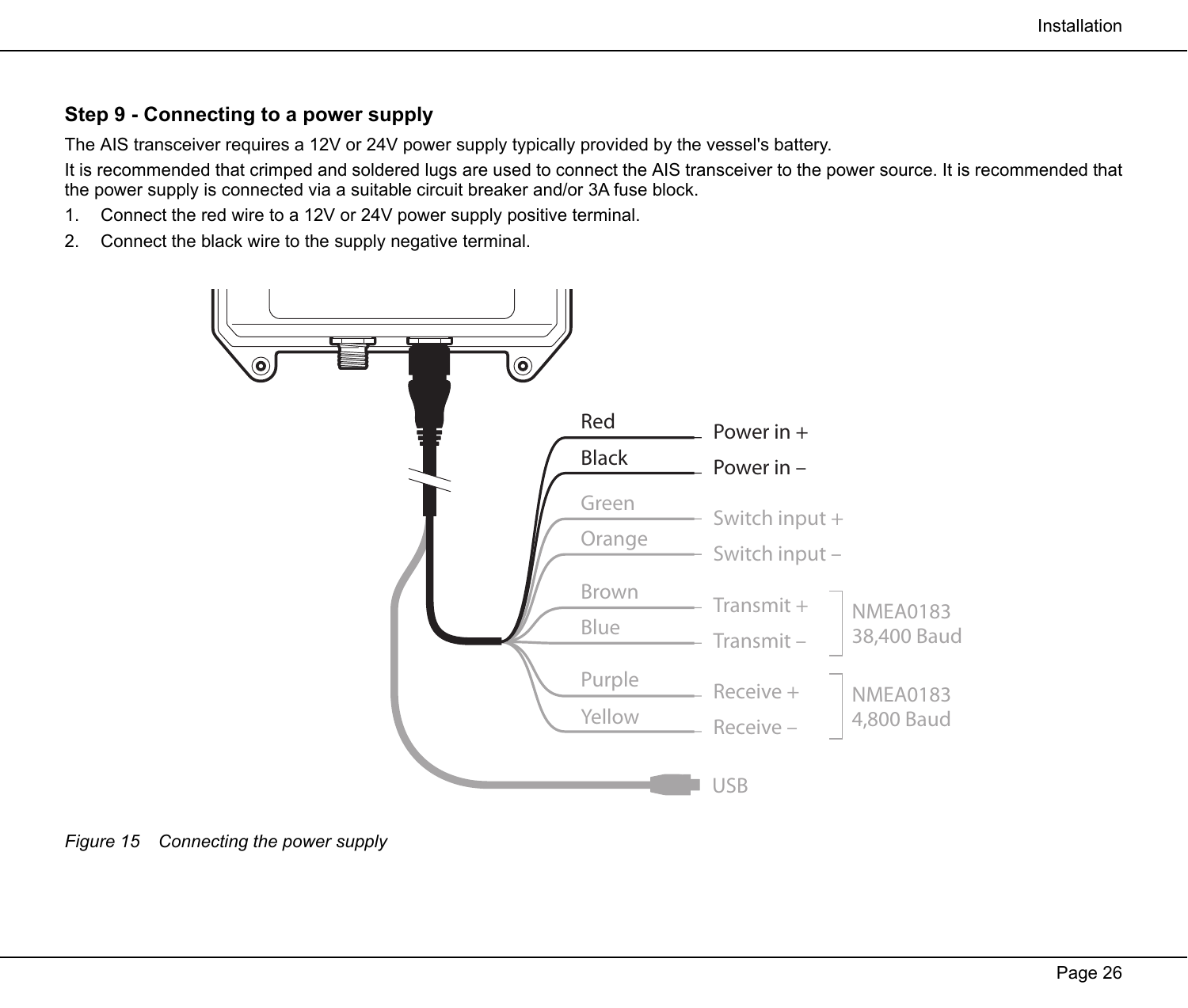## <span id="page-29-0"></span>**4 Configuring your AIS transceiver**

Until correctly configured your AIS class B transceiver will only receive AIS messages and will not transmit AIS messages.

#### <span id="page-29-1"></span>**4.1 Switching on your AIS transceiver for the first time**

A few seconds after power is applied to the AIS transceiver, the status indicator will flash red then after a few seconds will go amber. The amber condition continues until the tranceiver has aquired a GNSS fix and transmitted an AIS position report. This could take up to 2 minutes.

When the first AIS position report has been transmitted by the transceiver the indicator will turn green. [Table 2](#page-29-3) shows the functions of the four indicator colours.

| Indicator   | <b>Function</b>                           |
|-------------|-------------------------------------------|
| Green       | Unit is powered up and operating normally |
| Amber       | Unit is in a 'transmit timeout' period    |
| Red         | Unit has experienced an error             |
| <b>Blue</b> | Silent mode is activated                  |

<span id="page-29-3"></span>*Table 2 Indicator functions*

#### <span id="page-29-2"></span>**4.2 Configuring your AIS transceiver**

There are two potential ways in which your AIS transceiver can be configured:

1. Configuration in advance by your dealer or installer.

If your AIS transceiver has been configured for you by your dealer or installer you can proceed to section [5.](#page-31-0)

2. Configuration using proAIS2

Providing it is acceptable to do so under your local legislation it is possible to configure your AIS transceiver yourself using the proAIS2 software provided with the product.



**US Customers only: It is a violation of the rules of the Federal Communications Commission for the end user to programme the vessel data. The vessel data must only be programmed by a competent installer. If your AIS transceiver has not been pre-configured for you please refer to your dealer for advice on how to have the AIS transceiver configured by a competent installer.**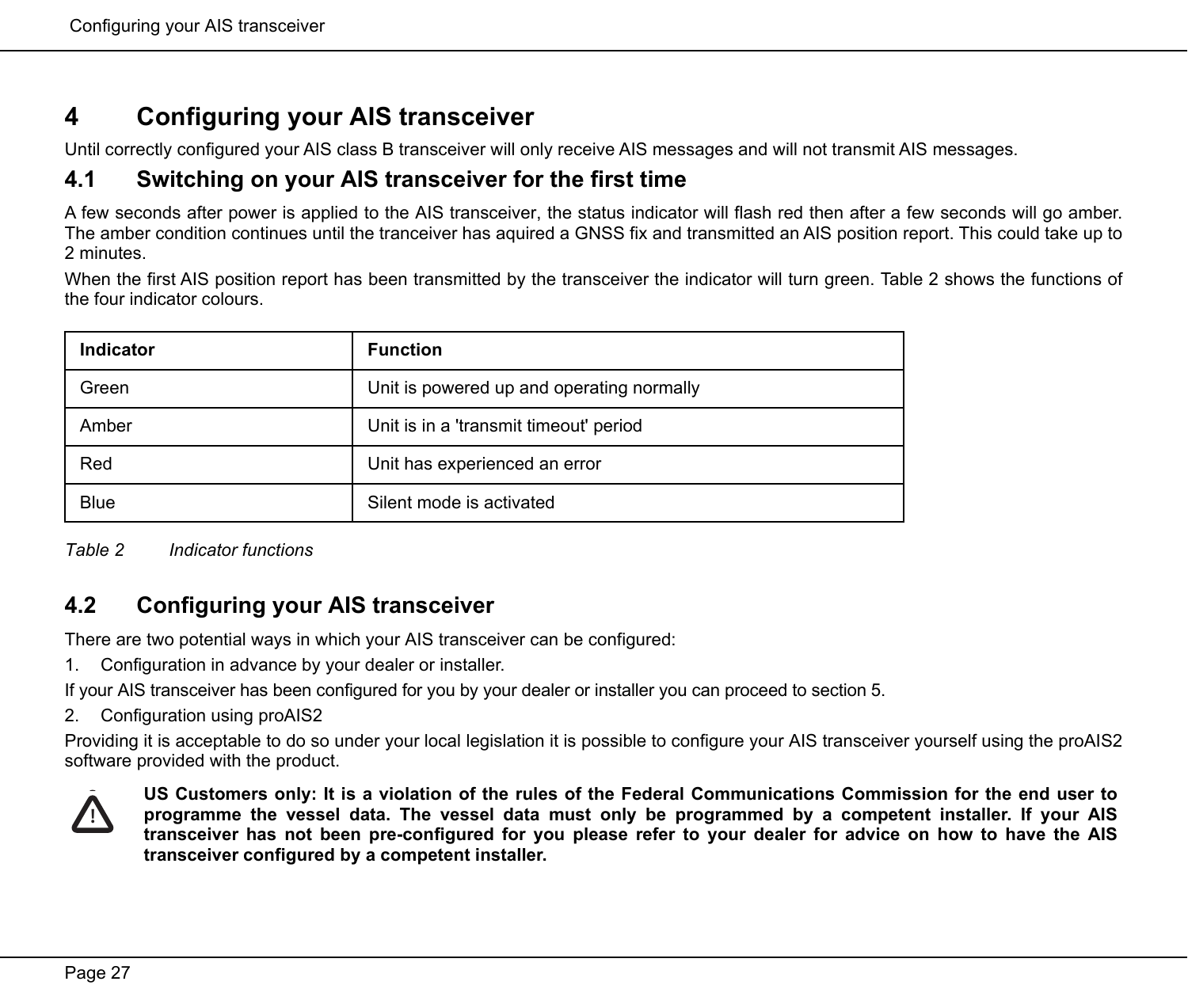#### <span id="page-30-0"></span>**4.3 Introduction to proAIS2**

Included in the CD supplied with your product is a software tool called 'proAIS2'. proAIS2 provides the facility to configure, monitor and diagnose issues with your AIS transceiver. proAIS2 can provide assistance when ensuring that a satisfactory GPS signal is being received. It can also display alarm messages generated by the transceiver regarding poor VHF antenna quality or that the power being supplied is outside the range specified for operation. proAIS2 can also be used to activate 'silent mode' which disables AIS transmissions.

Section [4.4](#page-30-1) provides instructions on how to install proAIS2. Section [4.5](#page-30-2) provides instructions on how to configure the AIS transceiver using proAIS2. Further help on how to use the features of proAIS2 can be found in the 'Help menu within the proAIS2 tool.

proAIS2 is designed to be installed and used with a PC or Mac connected to the AIS transceiver via USB using the supplied USB cable.

#### <span id="page-30-1"></span>**4.4 Installing proAIS2**

- 1. Insert the CD into your PC or Mac then locate and run the setup.exe file on the CD and then follow the on-screen prompts.
- 2. If a security warning appears, click 'Install' to continue with the installation.
- 3. Once installation is complete, proAIS2 will launch automatically and a start menu folder and shortcut will be created for future use.

#### <span id="page-30-2"></span>**4.5 Configuration using proAIS2**

For configuration purposes only, it is possible to power the AIS transceiver via its USB connection. This is useful if you wish to configure your AIS transceiver away from the vessel power supply. The AIS transceiver will not transmit any data or acquire a GPS position fix whilst powered by USB.

You will require the following information in order to configure your AIS transceiver:

- MMSI
- Vessel name
- Vessel type
- Call sign

Vessel dimensions and position of your GPS antenna installation.

For further assistance in configuring your AIS transceiver please refer to the Help menu within proAIS2.



**Please ensure that you enter all vessel data accurately. Failure to do so could result in other vessels failing to identify your vessel correctly. The vessel MMSI can only be programmed once using proAIS2, please take care to programme your MMSI correctly. If you need to change the MMSI for any reason, please contact your dealer who will arrange to have the MMSI reset.**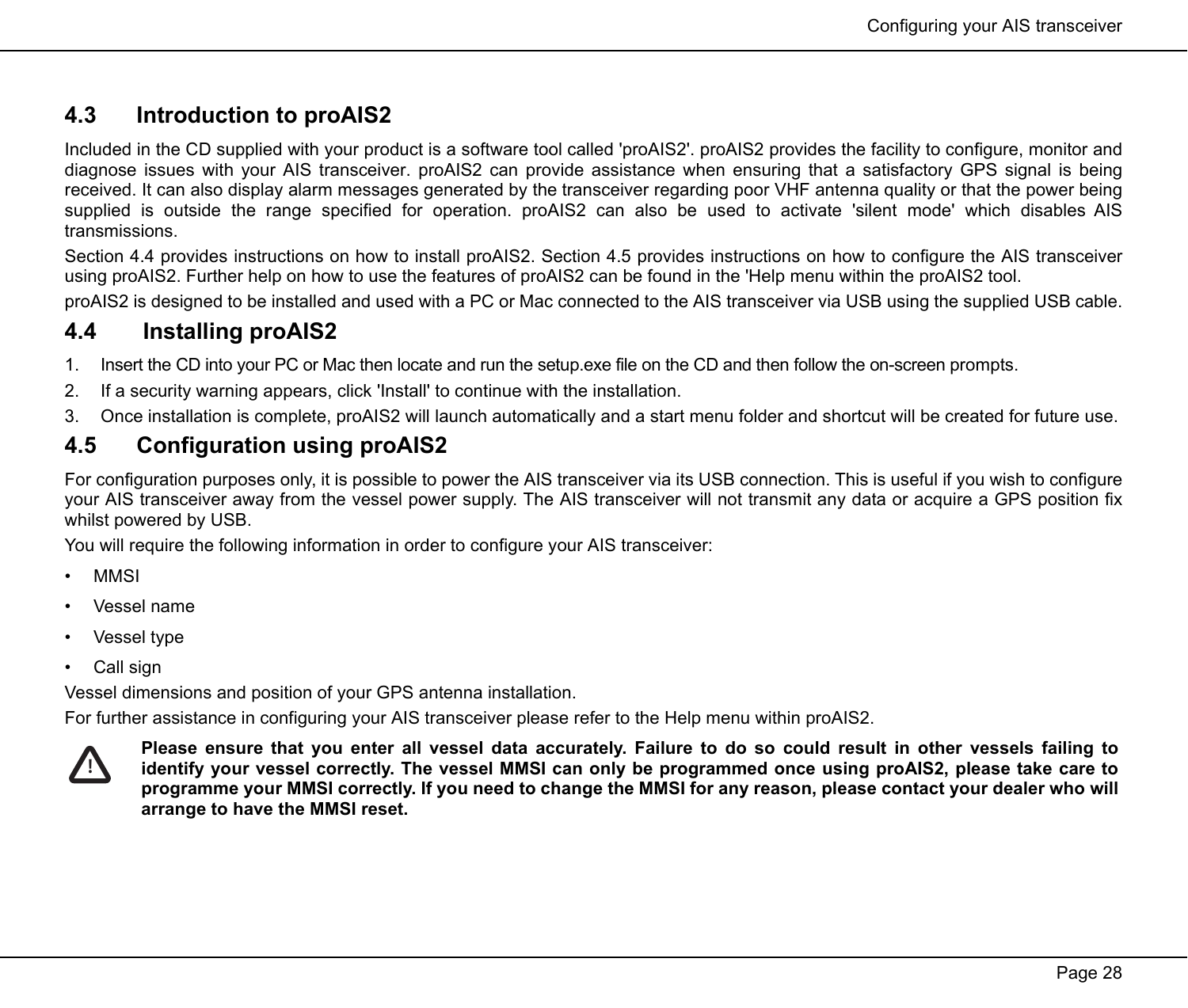## <span id="page-31-0"></span>**5 Operation**

#### <span id="page-31-1"></span>**5.1 Using the AIS transceiver**

Once the unit has been configured it is ready for use. Providing other vessels with AIS transceivers installed are within radio range of your vessel you should see their details appear on your chart plotter or PC. These vessels will also be able to see your vessel on their chart plotter or PC. It may take up to six minutes for your full vessel details to be visible to others.

Specific details of how to configure your chart plotter to make use of the AIS transceiver features will be given in your chart plotter manual. If you are using charting software running on a PC, please refer to the instructions provided with your chart plotting software for details of how to configure it to display AIS information.

### <span id="page-31-2"></span>**5.2 Switch functions**

When connected to the AIS transceiver following the instructions in section [3.2](#page-15-0) an external switch provides the ability to set the AIS transceiver into 'silent mode'. In silent mode the transmission of your own vessel position ceases, whilst the reception of other vessel's AIS position continues. You should use silent mode if you do not wish your vessel data to be received by other AIS devices. When silent mode is active the blue indicator will be illuminated.



**When silent mode is active other vessels will not be able to receive your vessel information on their AIS devices.**  $\mathbf{Y}$   $\mathbf{N}$  Your navigational safety may be compromised as a result.

#### <span id="page-31-3"></span>**5.3 Using proAIS2 with your AIS transceiver**

The proAIS2 tool has a range of features to help monitor the performance of your AIS transceiver. To use the full range of features your AIS transceiver must be installed as described in section [3](#page-13-0) and connected to a PC running the proAIS2 application. Follow the instructions provided in the help menu within proAIS2.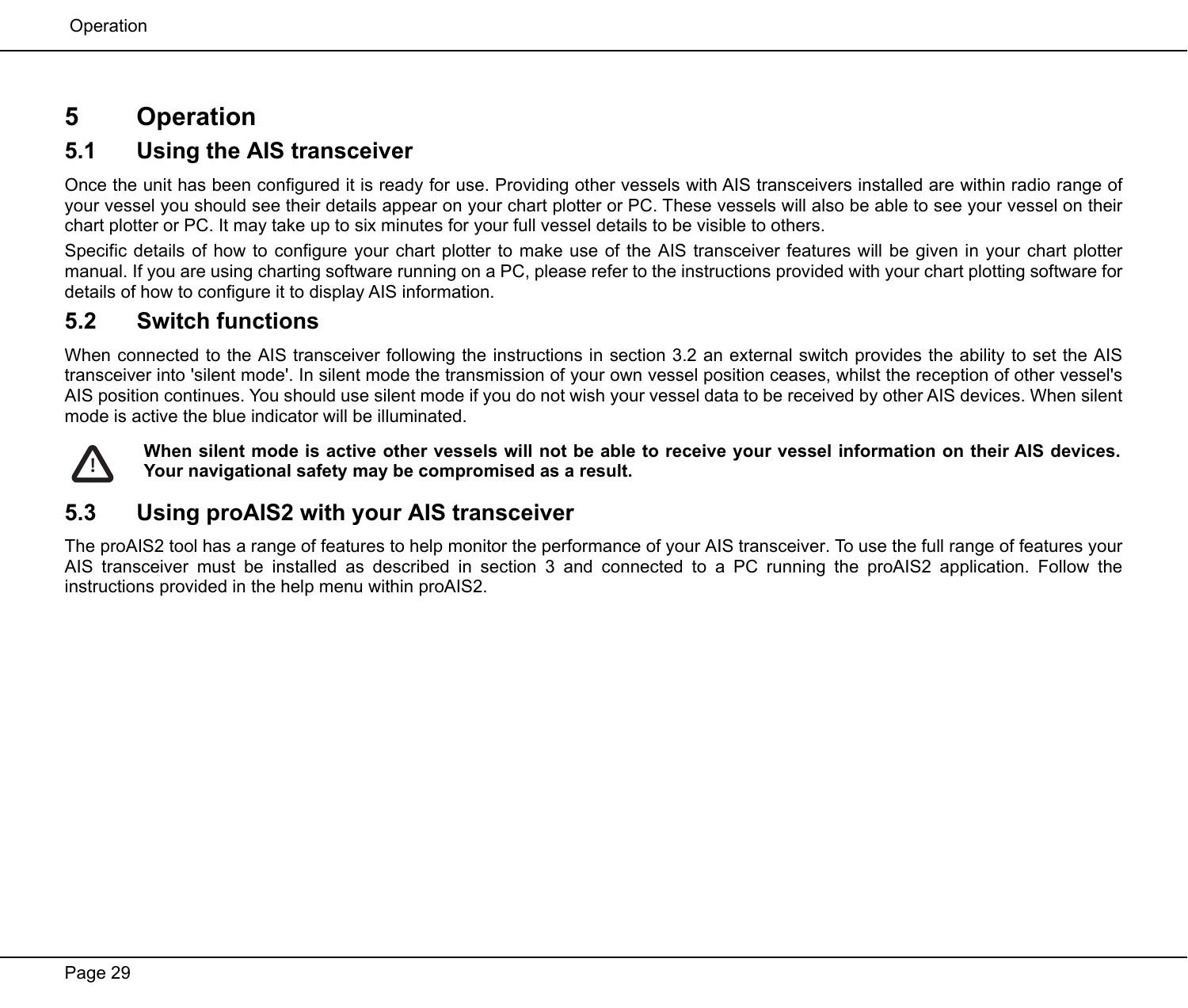#### <span id="page-32-0"></span>**5.4 Indicator functions**

The AIS transceiver includes a coloured indicator as shown in [Figure 16.](#page-32-1) The state of the indicator provides information regarding the status of the AIS transceiver.



<span id="page-32-1"></span>*Figure 16 Indicator location on the AIS transceiver unit*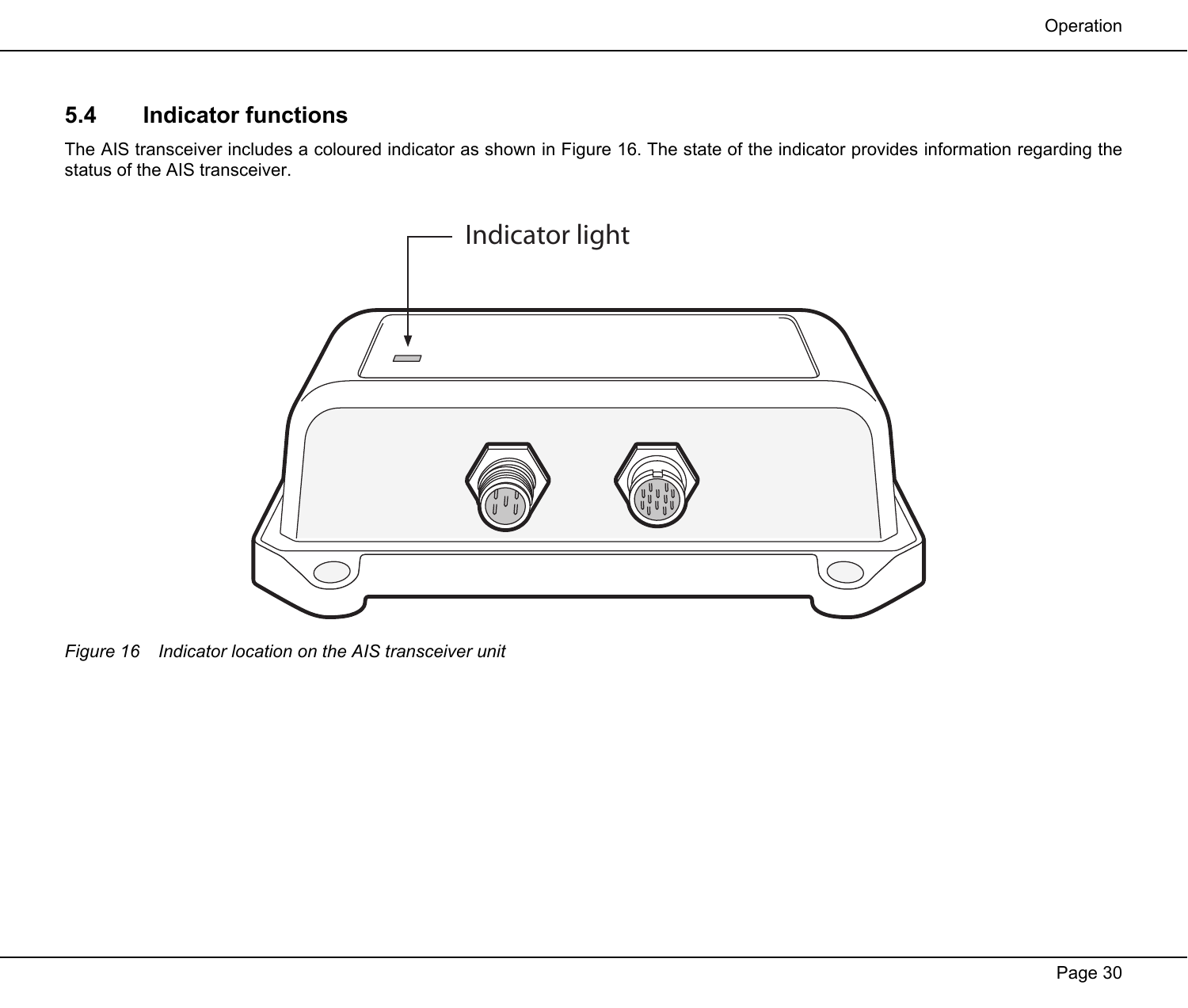The meaning of typical indicator configurations is shown in the table below and [Figure 16](#page-32-1) shows the orientation of the AIS transceiver.

| Green indicator only<br>The AIS transceiver is powered up, has a position fix and has transmitted at least one vessel information<br>report.                                                                                                                                                                                                                                                                                                                                                                                                                                                                                                                                                                                                                                                                                                                                            |
|-----------------------------------------------------------------------------------------------------------------------------------------------------------------------------------------------------------------------------------------------------------------------------------------------------------------------------------------------------------------------------------------------------------------------------------------------------------------------------------------------------------------------------------------------------------------------------------------------------------------------------------------------------------------------------------------------------------------------------------------------------------------------------------------------------------------------------------------------------------------------------------------|
| Red indicator only<br>The AIS transceiver has detected a system error. The likely causes of this are detailed in the<br>troubleshooting guide in section 6. Diagnostic messages displayed in proAIS <sup>2</sup> may also help<br>troubleshoot the cause of the error.                                                                                                                                                                                                                                                                                                                                                                                                                                                                                                                                                                                                                  |
| Blue indicator<br>When silent mode is activated using the optional silent mode switch the blue indicator is illuminated to<br>show that the transmitter is disabled.                                                                                                                                                                                                                                                                                                                                                                                                                                                                                                                                                                                                                                                                                                                    |
| Amber indicator only<br>The AIS transceiver is in 'transmit timeout' mode. This can be for a number of reasons:<br>The unit has only recently been powered on and is obtaining a position fix prior to transmitting its first<br>٠<br>vessel information report. (This process can take several minutes).<br>Position fix has been lost. The AIS transceiver will attempt to regain position fix for 30 minutes before<br>$\bullet$<br>entering an error state.<br>The AIS radio channels are exceptionally busy so there is currently no available times of for<br>٠<br>transmission.<br>The unit has been in silent mode and after deactivating silent mode this amber indicator will illuminate<br>٠<br>until the first AIS message has been sent<br>The AIS transceiver has been commanded by the local authority (via an AIS base station) to cease<br>$\bullet$<br>transmissions. |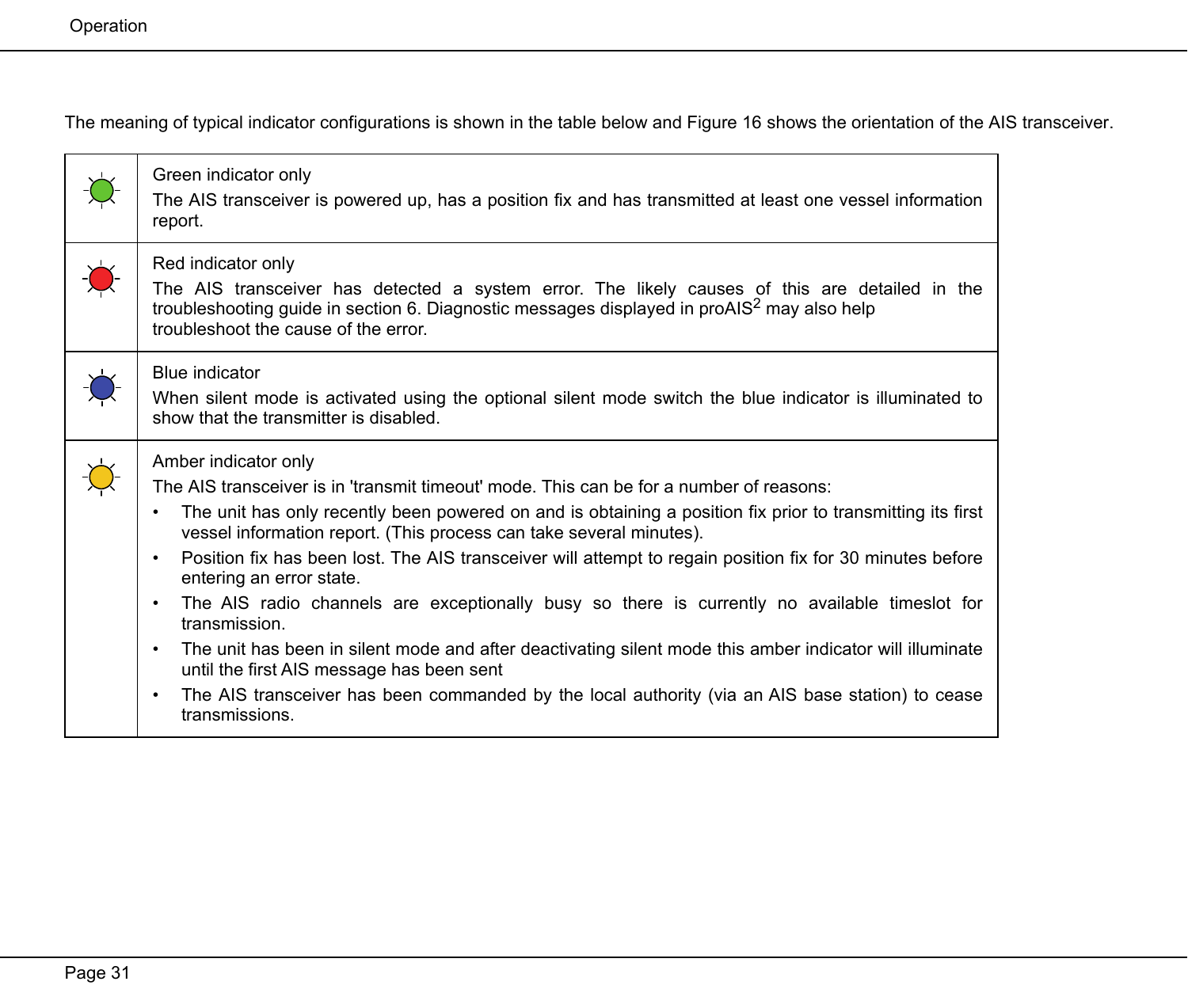## <span id="page-34-0"></span>**6 Troubleshooting**

| <b>Issue</b>                                                                                                  | Possible cause and remedy                                                                                                                                                                                                                                                                                                                                                                                                                                                                                                                                                                                                                                                                                                                                                                                                                                                                                                                                         |
|---------------------------------------------------------------------------------------------------------------|-------------------------------------------------------------------------------------------------------------------------------------------------------------------------------------------------------------------------------------------------------------------------------------------------------------------------------------------------------------------------------------------------------------------------------------------------------------------------------------------------------------------------------------------------------------------------------------------------------------------------------------------------------------------------------------------------------------------------------------------------------------------------------------------------------------------------------------------------------------------------------------------------------------------------------------------------------------------|
| No data is being received by the chart plotter                                                                | Check that the power supply is connected correctly.<br>٠<br>Check that the power supply is a 12V or 24V supply.<br>Check that the connections to the chart plotter are correct.                                                                                                                                                                                                                                                                                                                                                                                                                                                                                                                                                                                                                                                                                                                                                                                   |
| No indicators are illuminated                                                                                 | Check that the power supply is connected correctly.<br>٠<br>Check that the power supply is a 12V or 24V supply.                                                                                                                                                                                                                                                                                                                                                                                                                                                                                                                                                                                                                                                                                                                                                                                                                                                   |
| The Red 'error' indicator is illuminated                                                                      | The unit may not have a valid MMSI. Check that the AIS transceiver is<br>correctly configured with a valid MMSI.<br>The VHF antenna may be faulty. Please check the connection to the VHF<br>antenna and that the VHF antenna is not damaged. The red indicator may<br>illuminate briefly if the power supply is interrupted or the VHF antenna<br>characteristics are briefly affected.<br>No GPS position fix can be obtained. Please check the transceiver is located<br>where the internal GPS antenna has a clear sky view or that an external GPS<br>antenna is properly connected and installed. Review the GPS signal strength<br>graph available in proAIS2.<br>The power supply is close to exceeding the allowable limits. Check that the<br>power supply is within the range 9.6V to 31.2V.<br>If none of the above correct the error condition please contact your dealer for<br>advice<br>Check for error and alarm messages in proAIS <sup>2</sup> |
| My MMSI is being received by other vessels<br>but my vessel name is not shown on their<br>chart plotter or PC | Some older AIS devices and chart plotters do not process the specific class B<br>٠<br>AIS message which provides the vessel name (message 24). This is not a<br>fault of your AIS transceiver. Software upgrades are available for many older<br>chart plotters which will correct this issue. The other vessel should update its<br>AIS unit and/or chart plotting software to receive AIS message 24.                                                                                                                                                                                                                                                                                                                                                                                                                                                                                                                                                           |

If the guidance given in the table above does not rectify the problem you are experiencing, please contact your dealer for further assistance.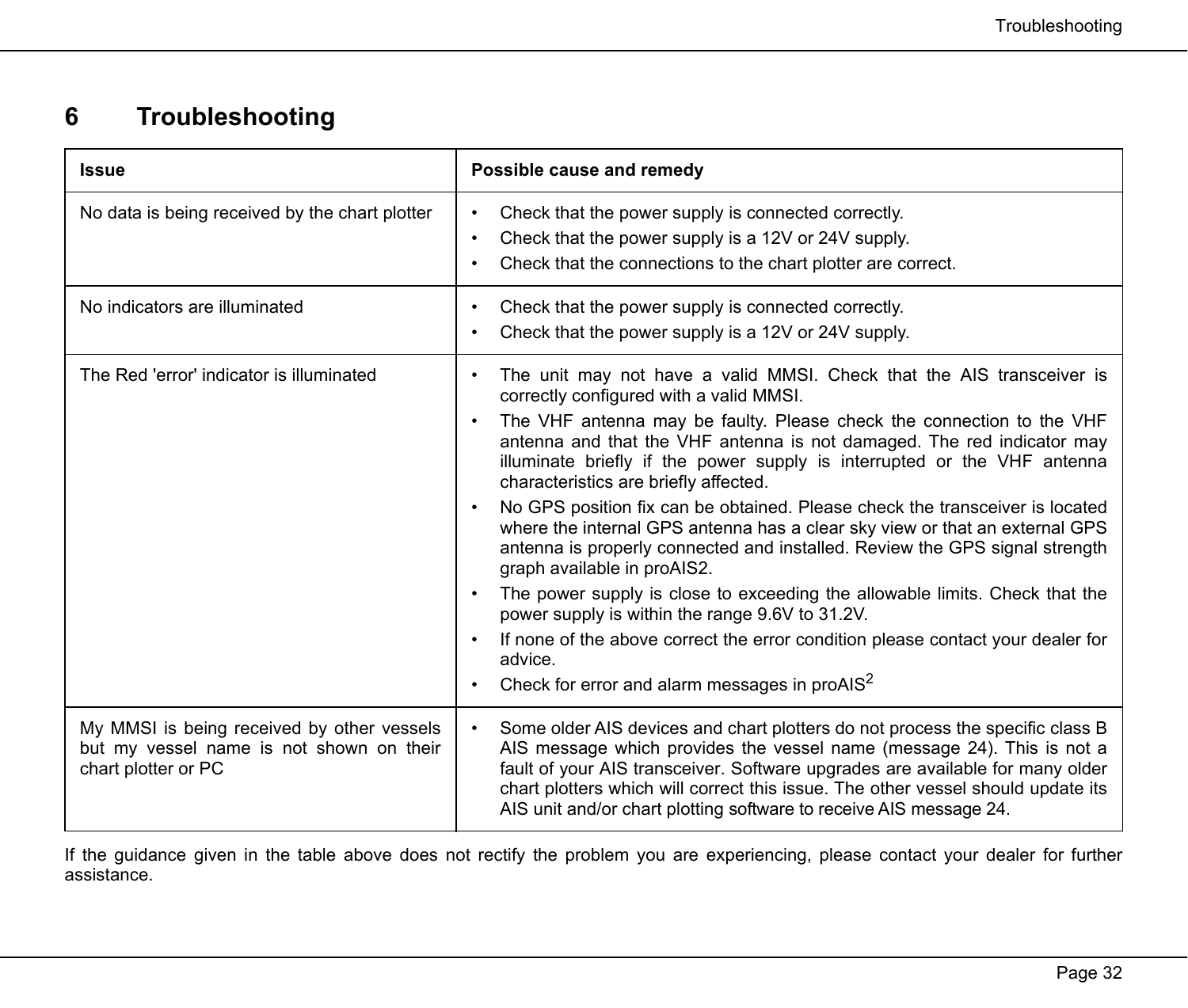## <span id="page-35-0"></span>**7 Specifications**

| <b>Parameter</b>             | Value                                         |
|------------------------------|-----------------------------------------------|
| <b>Dimensions</b>            | 173 x 128 x 53 mm (L x W x H)                 |
| Weight                       | 365g                                          |
| Power                        | DC (9.6V - 31.2V)                             |
|                              | Average power consumption 220mA at 12VDC      |
|                              | Peak current rating 2.5A                      |
| GPS Receiver (AIS Internal)  | 50 channel IEC 61108-1 compliant              |
| <b>Electrical Interfaces</b> | <b>USB</b>                                    |
|                              | NMEA0183 38,400kBaud output                   |
|                              | NMEA0183 4,800kBaud input                     |
|                              | NMEA2000 LEN=1                                |
| Connectors                   | VHF antenna connector (SO-239)                |
|                              | VHF radio connector (SO-239)                  |
|                              | External GPS antenna connector (TNC)          |
|                              | USB type A plug                               |
|                              | NMEA2000 standard connector                   |
|                              | 12 way power input / NMEA0183/External switch |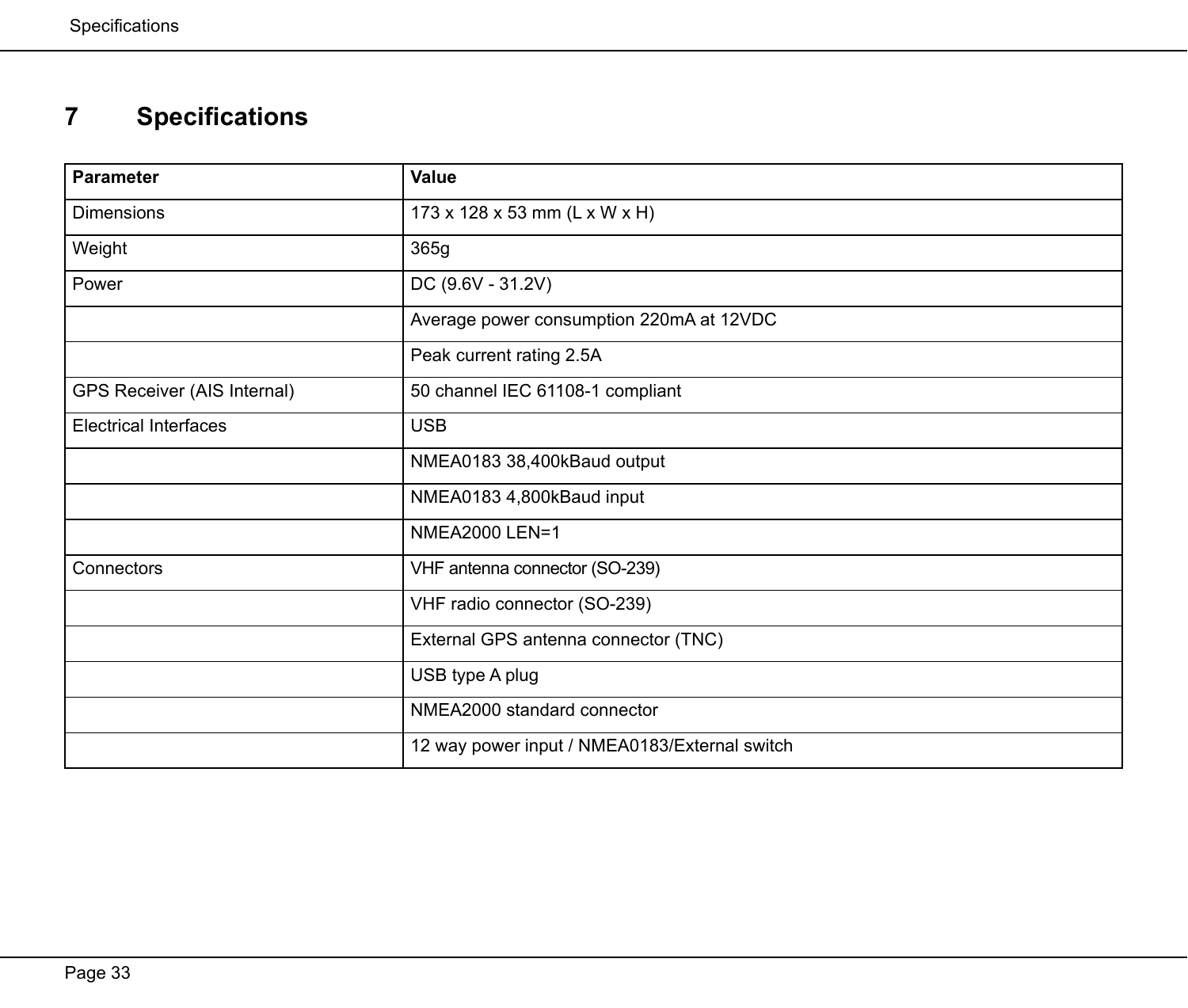| <b>VHF Transceiver</b>   | Transmitter x 1                                          |
|--------------------------|----------------------------------------------------------|
|                          | Receiver x 2 (Receivers time shared between AIS and DSC) |
|                          | Frequency: 156.025 to 162.025 MHz in 25 kHz steps        |
| Output Power             | 37dBm ± 1.5 dB                                           |
| <b>Channel Bandwidth</b> | 25kHz                                                    |
| <b>Channel Step</b>      | 25kHz                                                    |
| <b>Modulation Modes</b>  | 25kHz GMSK (AIS, TX and RX)                              |
|                          | 25kHz AFSK (DSC, RX only)                                |
| <b>Bit rate</b>          | 9600 b/s ± 50 ppm (GMSK)                                 |
|                          | 1200 b/s $\pm$ 30 ppm (FSK)                              |
| <b>RX Sensitivity</b>    | Better than -107dBm at 20% PER                           |
|                          | Co-channel 10dB                                          |
|                          | Adjacent channel 70dB                                    |
|                          | IMD 65dB                                                 |
|                          | Blocking 86dB                                            |
| Environmental            | Water resistant to IPx7 & IPx6                           |
|                          | Operating temperature: -25°C to +55°C                    |
|                          | Tested to IEC 60945 'Exposed' category                   |
| Indicators               | Power, TX timeout, error, silent mode status             |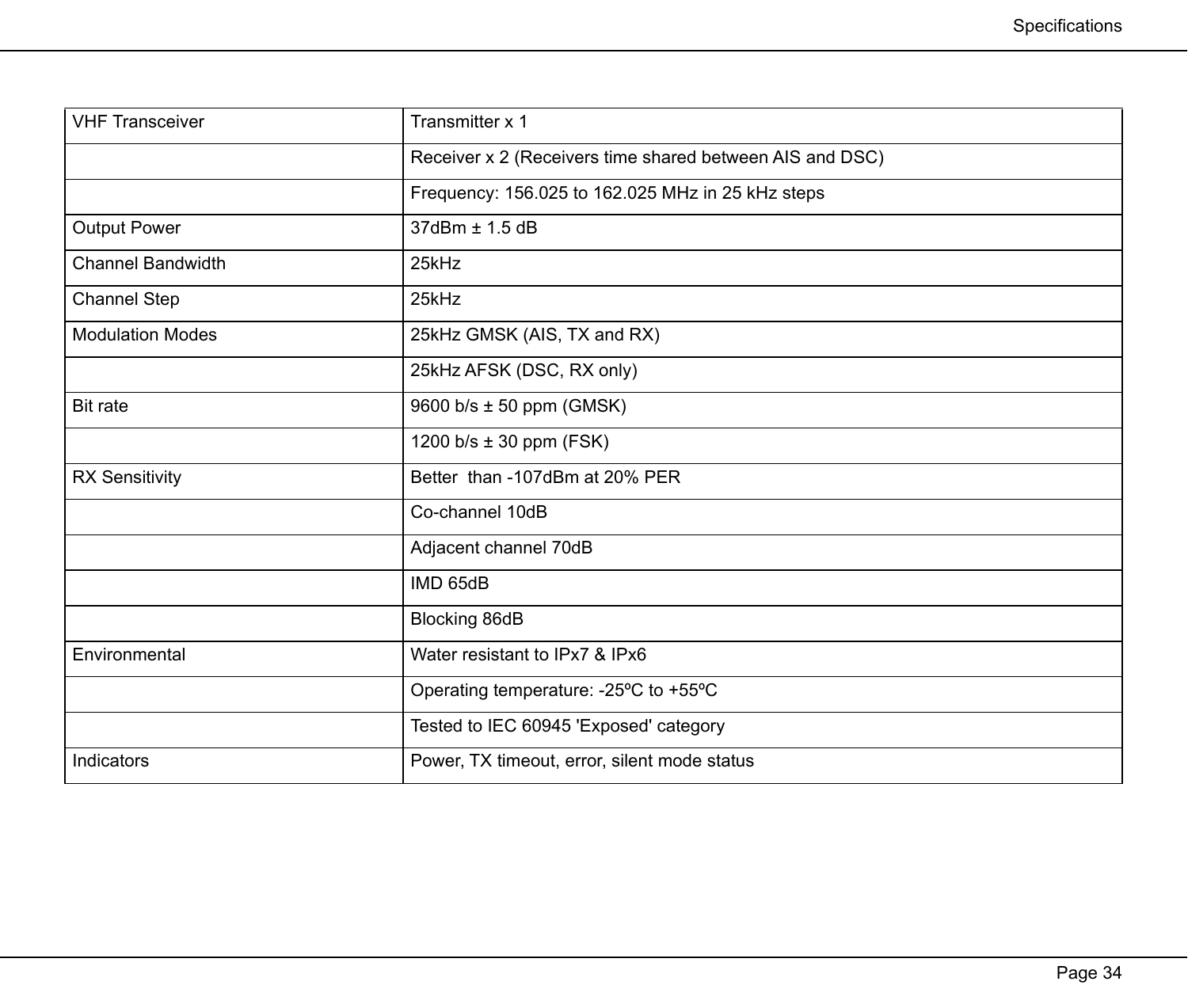Specifications